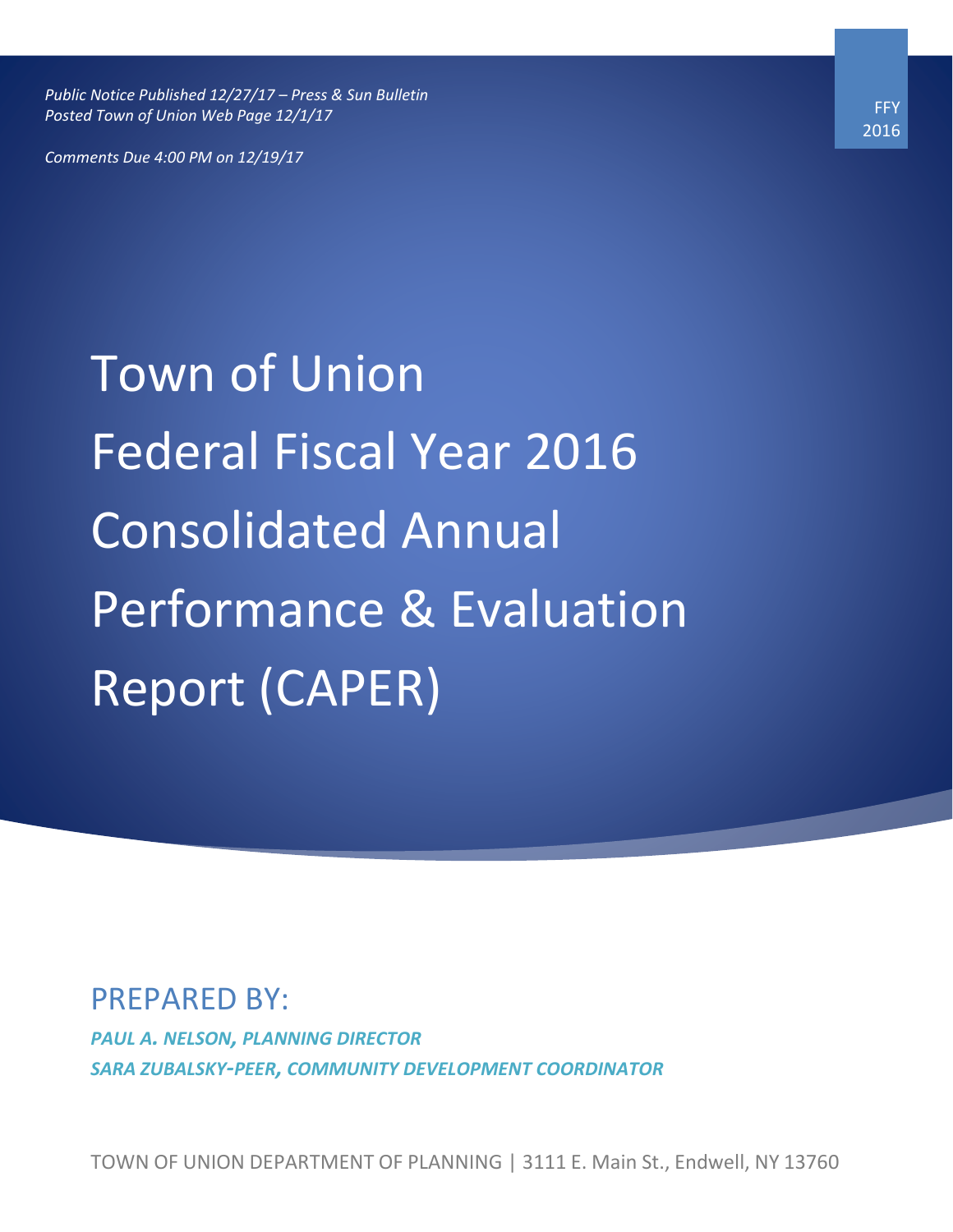## **CR-05 - Goals and Outcomes**

#### **Progress the jurisdiction has made in carrying out its strategic plan and its action plan. 91.520(a)**

This could be an overview that includes major initiatives and highlights that were proposed and executed throughout the program year.

#### **Housing Affordability**

As of November 1, 2017, 326 households were under lease in the town's Section 8 Housing Choice Voucher program.

#### **Homeownership**

During the past year, the Town of Union assisted 3 low or moderate-income households in the purchase of a single-family home. \$67,460 in participant owner equity/seller concessions and \$205,231 in bank financing through the use of \$16,796 in CDBG funds. The town leveraged \$16.36 for each CDBG dollar spent.

#### **Preservation of Housing Stock**

Using \$162,198 (including project delivery costs) in CDBG funding, the town assisted 18 low/mod-income single-family homeowners with home repairs.

#### **Elderly Housing/Support**

The First Ward Action Council completed minor home improvements/repairs for 63 seniors during the program year utilizing \$13,500 in CDBG funds.

#### **Special Needs/Support Services**

The town provided CDBG funding to Catholic Charities in support of its Teen Transitional Living Program which serves runaway teens.

#### **Homeless Housing and Support Services**

\$30,000 in CDBG funding was used to replace the kitchen at the SOS Shelter.

#### **Neighborhood Preservation**

\$255,749 in CDBG funds was expended for reconstruction of the 800 block of Broad St. in Endicott which is located in an CDBG eligible census tract.

Safety improvements at Logan Field in the Village of Endicott were completed utilizing \$39,128 in CDBG funding.

There was one demolition project in the current program year. Utilizing \$124, 800 in CDBG funding, the town partnered with Broome County (\$53,940 leveraged) and the Broome County Land Bank (\$50,000 leveraged) to demolish a flood damaged condemned building at 1605 Davis Ave. in Endwell.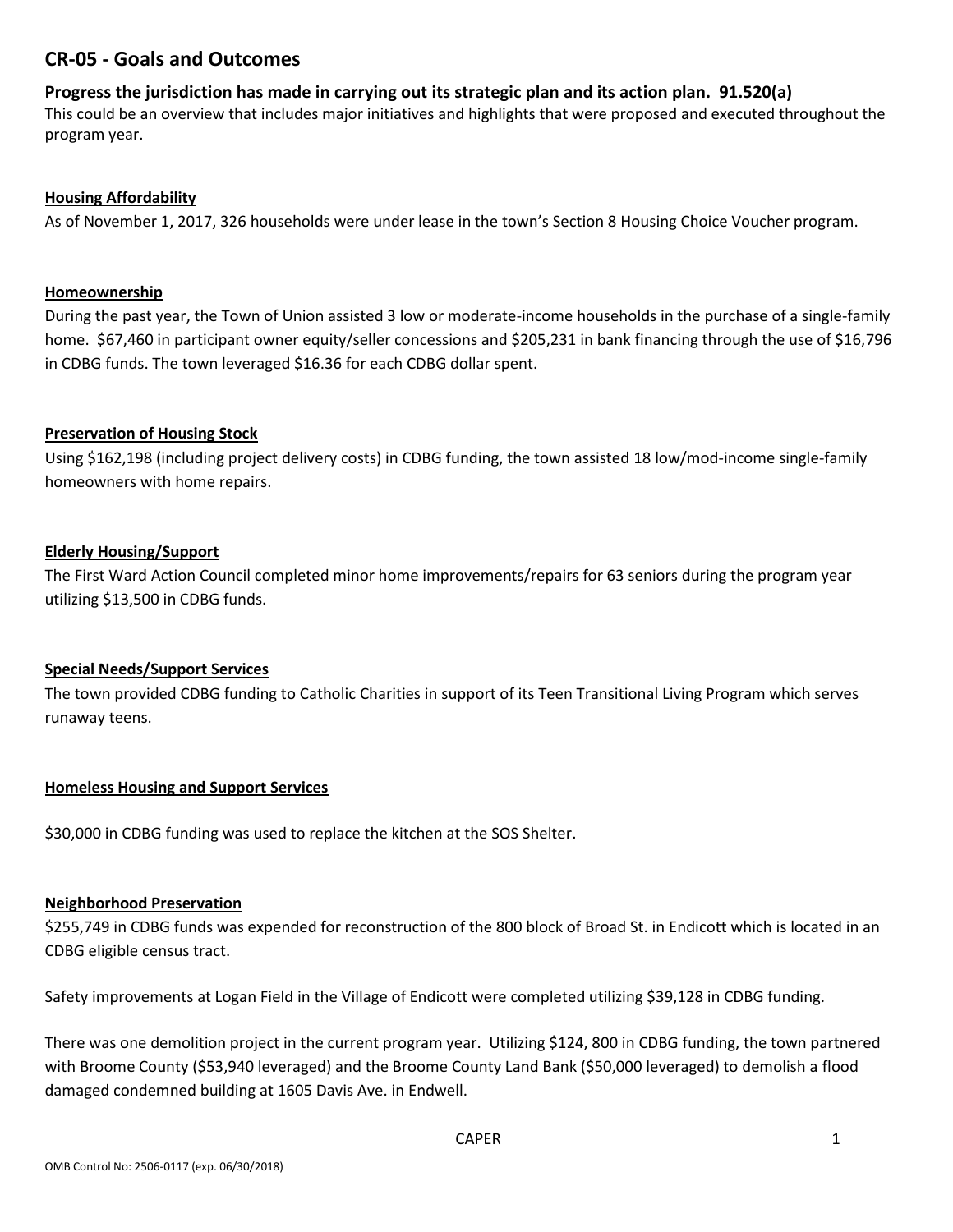#### **Public Services**

Tweleve agencies were assisted with \$123,764 (8.63% of overall expenditures) in CDBG public service funding. Criteria used in selecting agencies for funding include the community needs to be addressed by the agency, the ability of the proposed program to meet those needs, the availability of alternative resources to meet the needs, and the cost-effectiveness of the proposal.

#### **ADA Enhancements**

There were no funds expended during the current reporting year.

#### **Historic Preservation**

There were no funds expended during the current reporting year.

#### **Economic Sustainability**

\$500,348 was expended for Economic Development activities including project delivery costs. The three Economic Development loans made during FFY 2016 leveraged \$5.90 for each CDBG dollar expended.

#### **Fair Housing Education**

\$1,251 in CDBG funding was expended for FHEO outreach advertising which ran for four days in the Press & Sun Bulletin.

#### **Lead Based Paint Education**

Lead paint brochures were distributed to all participants in the First Time Home Buyer, Home Improvement, and Section 8 Housing Choice Voucher programs.

#### **Program Administration**

\$123,876 (8.64% of overall expenditures) was expended for administrative costs.

### **Comparison of the proposed versus actual outcomes for each outcome measure submitted with the consolidated plan and explain, if applicable, why progress was not made toward meeting goals and objectives. 91.520(g)**

Categories, priority levels, funding sources and amounts, outcomes/objectives, goal outcome indicators, units of measure, targets, actual outcomes/outputs, and percentage completed for each of the grantee's program year goals.

| Goal                                          | Category                                | Source /<br>Amount | Indicator                                                                                            | Unit of<br><b>Measure</b>     | Expected<br>-<br><b>Strategic</b><br>Plan | $Actual -$<br><b>Strategic</b><br>Plan | Percent<br>Complete | <b>Expecte</b><br>-<br>Progran<br><b>Year</b> |
|-----------------------------------------------|-----------------------------------------|--------------------|------------------------------------------------------------------------------------------------------|-------------------------------|-------------------------------------------|----------------------------------------|---------------------|-----------------------------------------------|
| 2015 Goal - Flood Recovery                    | Non-Housing<br>Community<br>Development |                    | Public Facility or<br>Infrastructure Activities<br>other than Low/Moderate<br>Income Housing Benefit | Persons<br>Assisted           | 1                                         | $\mathbf{1}$                           | 100.00%             |                                               |
| 2015 Goal - Grant<br>Administration/Oversight | Grant<br>Administration                 |                    | Other                                                                                                | Other                         | 1                                         | 1                                      | 100.00%             |                                               |
| 2015 Goal - Low/Mod Job<br><b>Creation</b>    | Non-Housing<br>Community<br>Development |                    | Jobs created/retained                                                                                | Jobs                          | 25                                        | $\overline{3}$                         | 12.00%              | 25                                            |
| 2015 Goal - Low/Mod Job<br><b>Creation</b>    | Non-Housing<br>Community<br>Development |                    | <b>Businesses assisted</b>                                                                           | <b>Businesses</b><br>Assisted | 5                                         | $\overline{2}$                         | 40.00%              | 5                                             |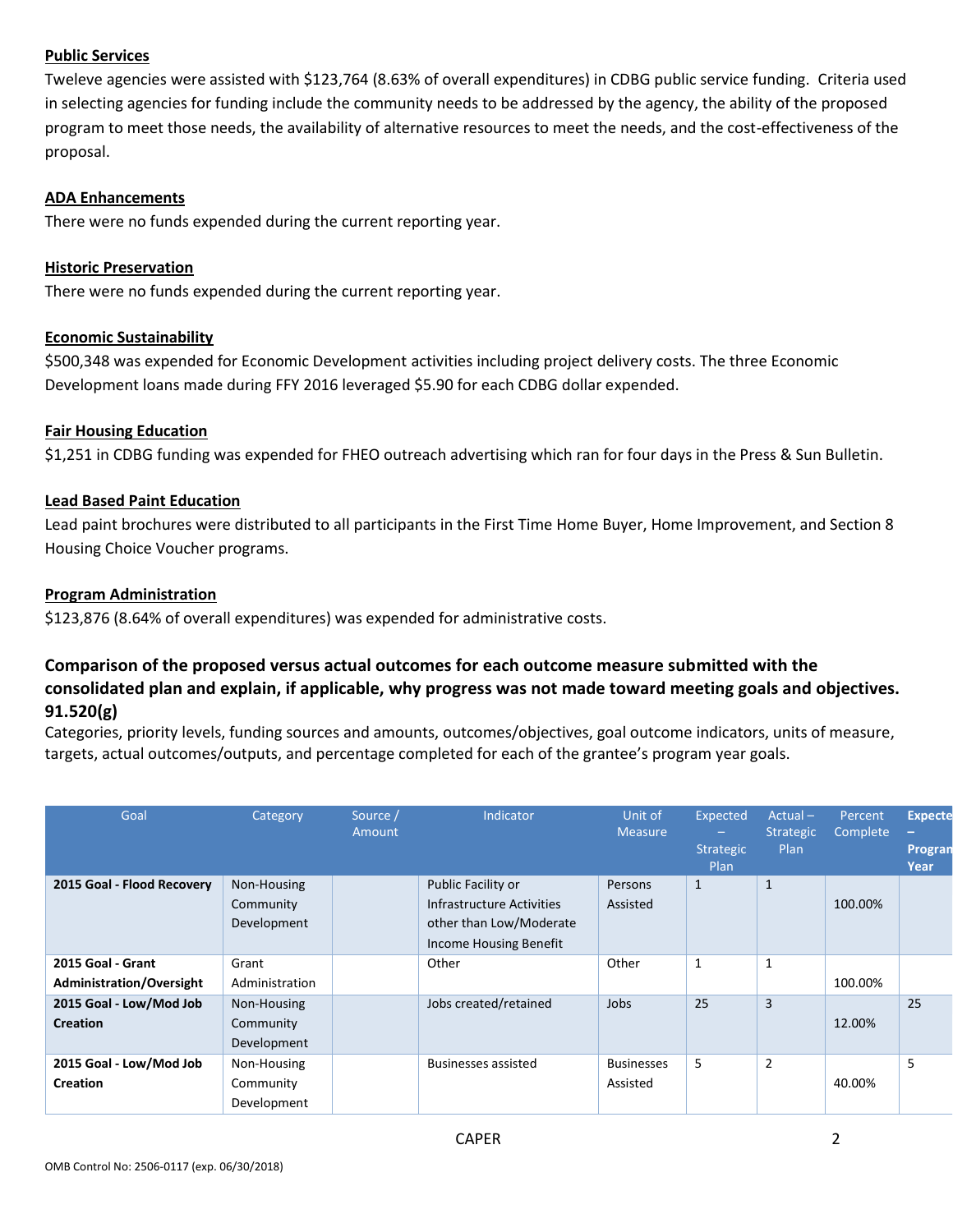| 2015 Goal - Neighborhood                               | Non-Housing | Public Facility or                 | Persons          | $\mathbf 0$ | 1510           |         |      |
|--------------------------------------------------------|-------------|------------------------------------|------------------|-------------|----------------|---------|------|
| Preservation                                           | Community   | <b>Infrastructure Activities</b>   | Assisted         |             |                |         |      |
|                                                        | Development | other than Low/Moderate            |                  |             |                |         |      |
|                                                        |             | Income Housing Benefit             |                  |             |                |         |      |
| 2015 Goal - Neighborhood                               | Non-Housing | Public Facility or                 | Households       | 0           | $\mathbf 0$    |         |      |
| Preservation                                           | Community   | Infrastructure Activities for      | Assisted         |             |                |         |      |
|                                                        | Development | Low/Moderate Income                |                  |             |                |         |      |
|                                                        |             | <b>Housing Benefit</b>             |                  |             |                |         |      |
| 2015 Goal - Neighborhood                               | Non-Housing | <b>Buildings Demolished</b>        | <b>Buildings</b> | 5           | $\overline{2}$ |         | 5    |
| Preservation                                           | Community   |                                    |                  |             |                | 40.00%  |      |
|                                                        | Development |                                    |                  |             |                |         |      |
| 2015 Goal - Neighborhood                               | Non-Housing | <b>Housing Code</b>                | Household        | 5           | 5              |         |      |
| <b>Preservation</b>                                    | Community   | Enforcement/Foreclosed             | Housing          |             |                | 100.00% |      |
|                                                        | Development | <b>Property Care</b>               | Unit             |             |                |         |      |
| 2015 Goal - Neighborhood                               | Non-Housing | Other                              | Other            | 10          | $\overline{2}$ |         |      |
| <b>Preservation</b>                                    | Community   |                                    |                  |             |                | 20.00%  |      |
|                                                        | Development |                                    |                  |             |                |         |      |
| 2015 Goal - Owner                                      | Affordable  | <b>Homeowner Housing</b>           | Household        | 50          | 10             |         | 50   |
| <b>Occupied Housing</b>                                | Housing     | Rehabilitated                      | Housing          |             |                | 20.00%  |      |
| <b>Rehabilitation</b>                                  |             |                                    | Unit             |             |                |         |      |
| 2015 Goal - Provide                                    | Affordable  | <b>Direct Financial Assistance</b> | Households       | 25          | 8              |         | 25   |
| <b>Assistance To First Time</b>                        | Housing     | to Homebuyers                      | Assisted         |             |                | 32.00%  |      |
| <b>Home Buyers</b>                                     |             |                                    |                  |             |                |         |      |
| 2015 Goal - Provide                                    | Affordable  | Public service activities          | Persons          | 0           | $\mathbf 0$    |         |      |
| <b>Housing Services To The</b>                         | Housing     | other than Low/Moderate            | Assisted         |             |                |         |      |
| Elderly                                                |             | Income Housing Benefit             |                  |             |                |         |      |
| 2015 Goal - Provide                                    | Affordable  | <b>Homeowner Housing</b>           | Household        | 300         | 62             |         |      |
| <b>Housing Services To The</b>                         | Housing     | Rehabilitated                      | Housing          |             |                | 20.67%  |      |
| <b>Elderly</b>                                         |             |                                    | Unit             |             |                |         |      |
| 2015 Goal - Provide Public                             | Non-Housing | Public service activities          | Persons          | 12705       | 6263           |         |      |
| <b>Services Targeted To The</b>                        | Community   | other than Low/Moderate            | Assisted         |             |                | 49.30%  |      |
| Elderly                                                | Development | Income Housing Benefit             |                  |             |                |         |      |
| 2015 Goal - Provide Public                             | Non-Housing | Public Facility or                 | Persons          | $\mathbf 0$ | 1900           |         | 3700 |
| <b>Services Targeted to Youth</b>                      | Community   | Infrastructure Activities          | Assisted         |             |                |         |      |
|                                                        | Development | other than Low/Moderate            |                  |             |                |         |      |
|                                                        |             | Income Housing Benefit             |                  |             |                |         |      |
| 2015 Goal - Provide Public                             | Non-Housing | Public service activities          | Persons          | 3700        | 24             |         |      |
| <b>Services Targeted to Youth</b>                      | Community   | other than Low/Moderate            | Assisted         |             |                | 0.65%   |      |
|                                                        |             |                                    |                  |             |                |         |      |
|                                                        | Development | Income Housing Benefit             |                  |             |                |         |      |
| 2015 Goal - Provide Rental                             | Affordable  | Tenant-based rental                | Households       | 1750        | 667            |         |      |
| <b>Assistance To VLI</b>                               | Housing     | assistance / Rapid                 | Assisted         |             |                | 38.11%  |      |
| <b>Households</b>                                      |             | Rehousing                          |                  |             |                |         |      |
| 2015 Goal - Provide                                    | Homeless    | Public Facility or                 | Persons          | 175         | 175            |         | 175  |
| <b>Services To Homeless</b>                            |             | Infrastructure Activities          | Assisted         |             |                | 100.00% |      |
| <b>Persons/Families</b>                                |             | other than Low/Moderate            |                  |             |                |         |      |
|                                                        |             | Income Housing Benefit             |                  |             |                |         |      |
| 2015 Goal - Provide                                    | Homeless    | Public service activities          | Persons          | $\mathbf 0$ | $\mathbf 0$    |         |      |
| <b>Services To Homeless</b>                            |             | other than Low/Moderate            | Assisted         |             |                |         |      |
| <b>Persons/Families</b>                                |             | Income Housing Benefit             |                  |             |                |         |      |
| 2015 Goal - Provide                                    | Homeless    | Homeless Person Overnight          | Persons          | 175         | 175            |         | 175  |
| <b>Services To Homeless</b><br><b>Persons/Families</b> |             | Shelter                            | Assisted         |             |                | 100.00% |      |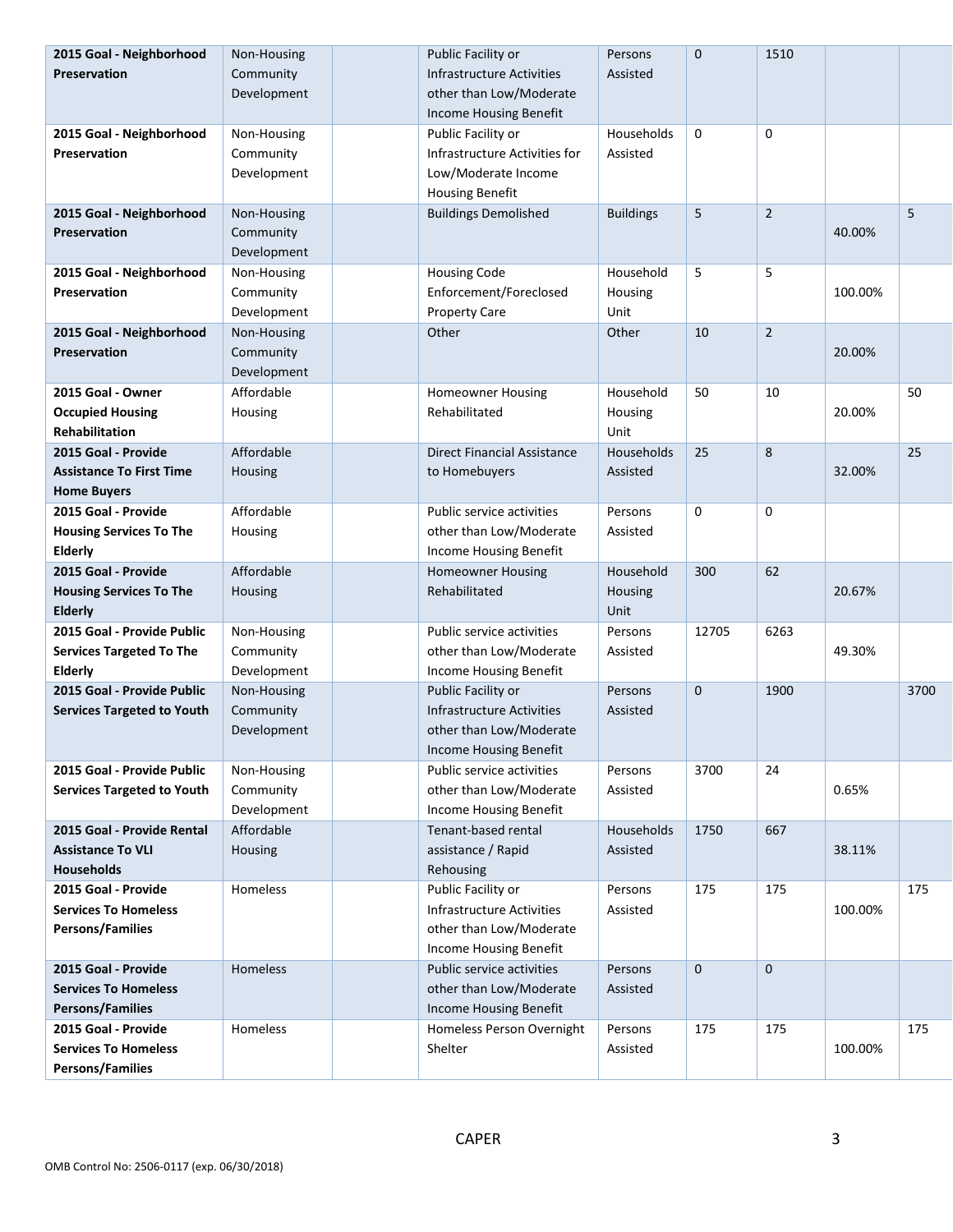| 2015 Goal - Provide             | <b>Homeless</b> | Overnight/Emergency                | <b>Beds</b>       | $\mathbf 0$      | $\pmb{0}$      |         | $\mathbf 0$  |
|---------------------------------|-----------------|------------------------------------|-------------------|------------------|----------------|---------|--------------|
| <b>Services To Homeless</b>     |                 | Shelter/Transitional Housing       |                   |                  |                |         |              |
| Persons/Families                |                 | Beds added                         |                   |                  |                |         |              |
| 2015 Goal - Provide             | Homeless        | <b>Homelessness Prevention</b>     | Persons           | 800              | 0              |         |              |
| <b>Services To Homeless</b>     |                 |                                    | Assisted          |                  |                | 0.00%   |              |
| Persons/Families                |                 |                                    |                   |                  |                |         |              |
| 2015 Goal - Provide             | Non-Housing     | Public service activities          | Persons           | $\mathbf 0$      | 37             |         |              |
| <b>Services To The Disabled</b> | Community       | other than Low/Moderate            | Assisted          |                  |                |         |              |
|                                 | Development     | Income Housing Benefit             |                   |                  |                |         |              |
| 2015 Goal - Provide             | Non-Housing     | Public service activities for      | Households        | 75               | 0              |         |              |
| <b>Services To The Disabled</b> | Community       | Low/Moderate Income                | Assisted          |                  |                | 0.00%   |              |
|                                 | Development     | <b>Housing Benefit</b>             |                   |                  |                |         |              |
| 2016 Goal - Flood Recovery      | Non-Housing     | Public Facility or                 | Persons           | $\mathbf{1}$     | $\mathbf{1}$   |         |              |
|                                 | Community       | Infrastructure Activities          | Assisted          |                  |                | 100.00% |              |
|                                 | Development     | other than Low/Moderate            |                   |                  |                |         |              |
|                                 |                 | Income Housing Benefit             |                   |                  |                |         |              |
| 2016 Goal - Grant               | Grant           | Other                              | Other             | $\mathbf{1}$     | $\mathbf{1}$   |         |              |
| <b>Administration/Oversight</b> | Administration  |                                    |                   |                  |                | 100.00% |              |
| 2016 Goal - Low/Mod Job         | Non-Housing     | Jobs created/retained              | Jobs              | 25               | $\mathbf{3}$   |         | $\mathbf{3}$ |
| <b>Creation</b>                 | Community       |                                    |                   |                  |                | 12.00%  |              |
|                                 | Development     |                                    |                   |                  |                |         |              |
| 2016 Goal - Low/Mod Job         | Non-Housing     | <b>Businesses assisted</b>         | <b>Businesses</b> | $\mathbf{1}$     | 3              |         | 1            |
| <b>Creation</b>                 | Community       |                                    | Assisted          |                  |                | 300.00% |              |
|                                 | Development     |                                    |                   |                  |                |         |              |
| 2016 Goal - Neighborhood        | Non-Housing     | Public Facility or                 | Persons           | $\mathbf 0$      | 1510           |         |              |
| Preservation                    | Community       | <b>Infrastructure Activities</b>   | Assisted          |                  |                |         |              |
|                                 | Development     | other than Low/Moderate            |                   |                  |                |         |              |
|                                 |                 | Income Housing Benefit             |                   |                  |                |         |              |
| 2016 Goal - Neighborhood        | Non-Housing     | Public Facility or                 | Households        | $\boldsymbol{0}$ | 0              |         |              |
| <b>Preservation</b>             | Community       | Infrastructure Activities for      | Assisted          |                  |                |         |              |
|                                 | Development     | Low/Moderate Income                |                   |                  |                |         |              |
|                                 |                 | <b>Housing Benefit</b>             |                   |                  |                |         |              |
| 2016 Goal - Neighborhood        | Non-Housing     | <b>Buildings Demolished</b>        | <b>Buildings</b>  | $\mathbf{1}$     | $\overline{2}$ |         | $\mathbf{1}$ |
| Preservation                    | Community       |                                    |                   |                  |                | 200.00% |              |
|                                 | Development     |                                    |                   |                  |                |         |              |
| 2016 Goal - Neighborhood        | Non-Housing     | <b>Housing Code</b>                | Household         | 5                | 5              |         |              |
| <b>Preservation</b>             | Community       | Enforcement/Foreclosed             | Housing           |                  |                | 100.00% |              |
|                                 | Development     | <b>Property Care</b>               | Unit              |                  |                |         |              |
| 2016 Goal - Neighborhood        | Non-Housing     | Other                              | Other             | 10               | $\mathbf{1}$   |         |              |
| Preservation                    | Community       |                                    |                   |                  |                | 10.00%  |              |
|                                 | Development     |                                    |                   |                  |                |         |              |
| 2016 Goal - Owner               | Affordable      | <b>Homeowner Housing</b>           | Household         | 10               | 18             |         | 10           |
| <b>Occupied Housing</b>         | Housing         | Rehabilitated                      | Housing           |                  |                | 180.00% |              |
| Rehabilitation                  |                 |                                    | Unit              |                  |                |         |              |
| 2016 Goal - Provide             | Affordable      | <b>Direct Financial Assistance</b> | Households        | 5                | $\overline{2}$ |         | 5            |
| <b>Assistance To First Time</b> | Housing         | to Homebuyers                      | Assisted          |                  |                | 40.00%  |              |
| <b>Home Buyers</b>              |                 |                                    |                   |                  |                |         |              |
| 2016 Goal - Provide             | Affordable      | Public service activities          | Persons           | $\mathbf 0$      | 0              |         |              |
| <b>Housing Services To The</b>  | Housing         | other than Low/Moderate            | Assisted          |                  |                |         |              |
| <b>Elderly</b>                  |                 | Income Housing Benefit             |                   |                  |                |         |              |
| 2016 Goal - Provide             | Affordable      | <b>Homeowner Housing</b>           | Household         | 70               | 62             |         |              |
| <b>Housing Services To The</b>  | Housing         | Rehabilitated                      | Housing           |                  |                | 88.57%  |              |
| <b>Elderly</b>                  |                 |                                    | Unit              |                  |                |         |              |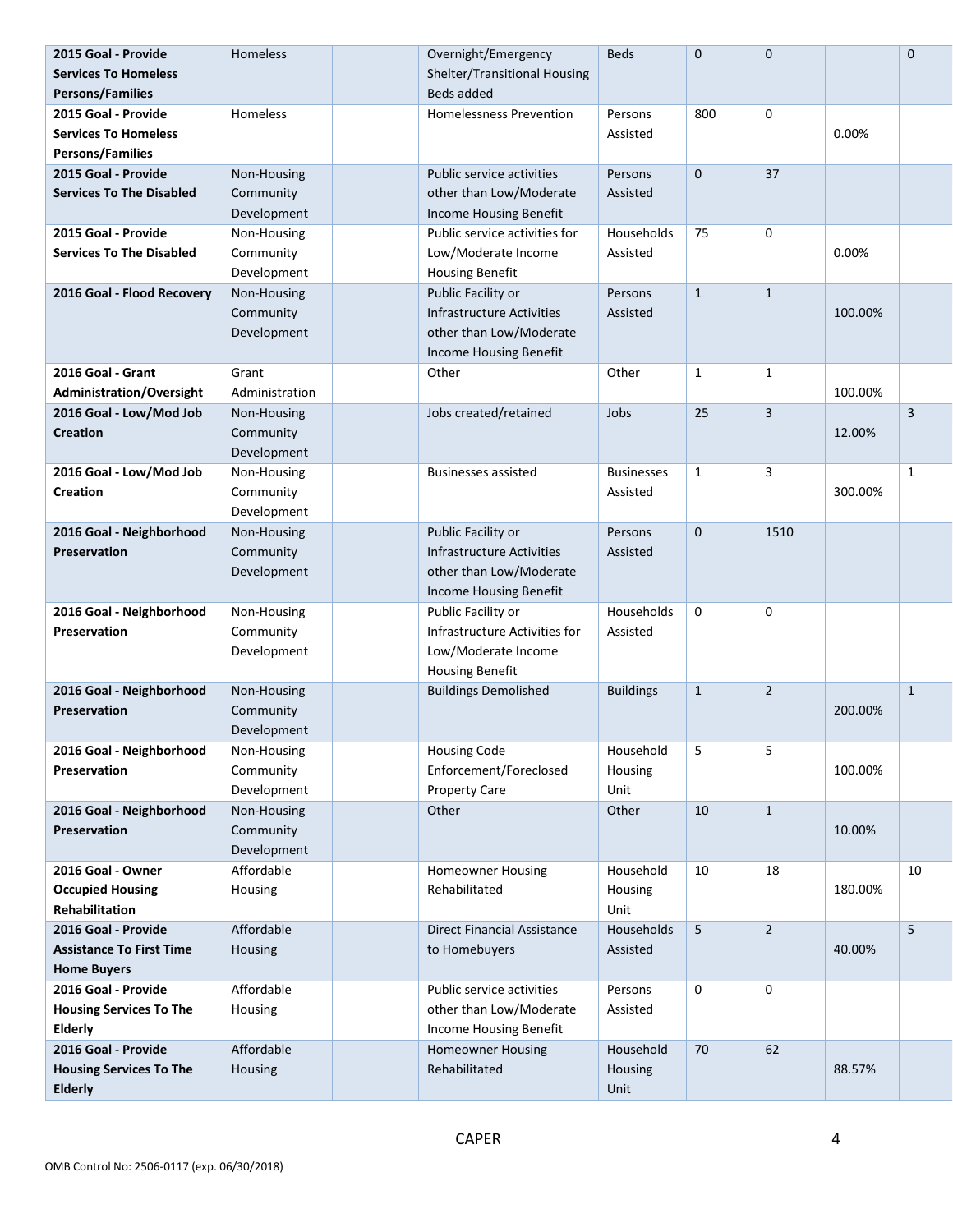| 2016 Goal - Provide Public                     | Non-Housing     |             | Public service activities                         | Persons          | 12705        | 6263         |         |                |
|------------------------------------------------|-----------------|-------------|---------------------------------------------------|------------------|--------------|--------------|---------|----------------|
| <b>Services Targeted To The</b>                | Community       |             | other than Low/Moderate                           | Assisted         |              |              | 49.30%  |                |
| <b>Elderly</b>                                 | Development     |             | Income Housing Benefit                            |                  |              |              |         |                |
| 2016 Goal - Provide Public                     | Non-Housing     |             | Public Facility or                                | Persons          | $\mathbf 0$  | 1900         |         | 1900           |
| <b>Services Targeted to Youth</b>              | Community       |             | <b>Infrastructure Activities</b>                  | Assisted         |              |              |         |                |
|                                                | Development     |             | other than Low/Moderate                           |                  |              |              |         |                |
|                                                |                 |             | Income Housing Benefit                            |                  |              |              |         |                |
| 2016 Goal - Provide Public                     | Non-Housing     |             | Public service activities                         | Persons          | 3700         | 24           |         |                |
| <b>Services Targeted to Youth</b>              | Community       |             | other than Low/Moderate                           | Assisted         |              |              | 0.65%   |                |
|                                                | Development     |             | Income Housing Benefit                            |                  |              |              |         |                |
| 2016 Goal - Provide Rental                     | Affordable      |             | Tenant-based rental                               | Households       | 1750         | $\mathbf{0}$ |         |                |
| <b>Assistance To VLI</b>                       | Housing         |             | assistance / Rapid                                | Assisted         |              |              | 0.00%   |                |
| <b>Households</b>                              |                 |             | Rehousing                                         |                  |              |              |         |                |
| 2016 Goal - Provide                            | Homeless        |             | Public Facility or                                | Persons          | 0            | 175          |         | 175            |
| <b>Services To Homeless</b>                    |                 |             | Infrastructure Activities                         | Assisted         |              |              |         |                |
| <b>Persons/Families</b>                        |                 |             | other than Low/Moderate                           |                  |              |              |         |                |
|                                                |                 |             | Income Housing Benefit                            |                  |              |              |         |                |
| 2016 Goal - Provide                            | <b>Homeless</b> |             | Public service activities                         | Persons          | $\mathbf 0$  | $\mathbf 0$  |         |                |
| <b>Services To Homeless</b>                    |                 |             | other than Low/Moderate                           | Assisted         |              |              |         |                |
| <b>Persons/Families</b>                        |                 |             | Income Housing Benefit                            |                  |              |              |         |                |
| 2016 Goal - Provide                            | Homeless        |             | Homeless Person Overnight                         | Persons          | 175          | 175          |         | 175            |
| <b>Services To Homeless</b>                    |                 |             | Shelter                                           | Assisted         |              |              | 100.00% |                |
| <b>Persons/Families</b>                        |                 |             |                                                   |                  |              |              |         |                |
| 2016 Goal - Provide                            | Homeless        |             | Overnight/Emergency                               | <b>Beds</b>      | $\mathbf 0$  | $\mathbf 0$  |         | $\mathbf{0}$   |
| <b>Services To Homeless</b>                    |                 |             |                                                   |                  |              |              |         |                |
|                                                |                 |             | Shelter/Transitional Housing<br><b>Beds added</b> |                  |              |              |         |                |
| <b>Persons/Families</b><br>2016 Goal - Provide |                 |             |                                                   |                  |              |              |         |                |
| <b>Services To Homeless</b>                    | Homeless        |             | <b>Homelessness Prevention</b>                    | Persons          | 800          | 0            | 0.00%   |                |
|                                                |                 |             |                                                   | Assisted         |              |              |         |                |
| <b>Persons/Families</b>                        |                 |             |                                                   |                  |              |              |         |                |
| 2016 Goal - Provide                            | Non-Housing     |             | Public service activities                         | Persons          | $\mathbf 0$  | 37           |         |                |
| <b>Services To The Disabled</b>                | Community       |             | other than Low/Moderate                           | Assisted         |              |              |         |                |
|                                                | Development     |             | Income Housing Benefit                            |                  |              |              |         |                |
| 2016 Goal - Provide                            | Non-Housing     |             | Public service activities for                     | Households       | 75           | 0            |         |                |
| <b>Services To The Disabled</b>                | Community       |             | Low/Moderate Income                               | Assisted         |              |              | 0.00%   |                |
|                                                | Development     |             | <b>Housing Benefit</b>                            |                  |              |              |         |                |
| <b>Flood Recovery</b>                          | Non-Housing     | CDBG-DR     | Other                                             | Other            | $\mathbf{1}$ | $\mathbf{1}$ |         | $\mathbf{1}$   |
|                                                | Community       | State:      |                                                   |                  |              |              | 100.00% |                |
|                                                | Development     | \$9600000 / |                                                   |                  |              |              |         |                |
|                                                |                 | CDBG-DR:    |                                                   |                  |              |              |         |                |
|                                                |                 | \$5369476   |                                                   |                  |              |              |         |                |
| Grant                                          | Non-Housing     | CDBG:       | Other                                             | Other            | $\mathbf{1}$ | $\mathbf{1}$ |         | $\mathbf{1}$   |
| <b>Administration/Oversight</b>                | Community       | \$179565    |                                                   |                  |              |              | 100.00% |                |
|                                                | Development     |             |                                                   |                  |              |              |         |                |
| Low/Mod Job Creation                           | Non-Housing     | CDBG:       | Jobs created/retained                             | Jobs             | 5            | $\mathbf{3}$ |         | 8              |
|                                                | Community       | \$245000    |                                                   |                  |              |              | 60.00%  |                |
|                                                | Development     |             |                                                   |                  |              |              |         |                |
| Neighborhood                                   | Non-Housing     | CDBG:       | Public Facility or                                | Persons          | 0            | 10440        |         | 1745           |
| Preservation                                   | Community       | \$560000    | Infrastructure Activities                         | Assisted         |              |              |         |                |
|                                                | Development     |             | other than Low/Moderate                           |                  |              |              |         |                |
|                                                |                 |             | Income Housing Benefit                            |                  |              |              |         |                |
| Neighborhood                                   | Non-Housing     | CDBG:       | <b>Buildings Demolished</b>                       | <b>Buildings</b> | $\mathbf 0$  | $\mathbf{1}$ |         | $\overline{3}$ |
| Preservation                                   | Community       | \$560000    |                                                   |                  |              |              |         |                |
|                                                | Development     |             |                                                   |                  |              |              |         |                |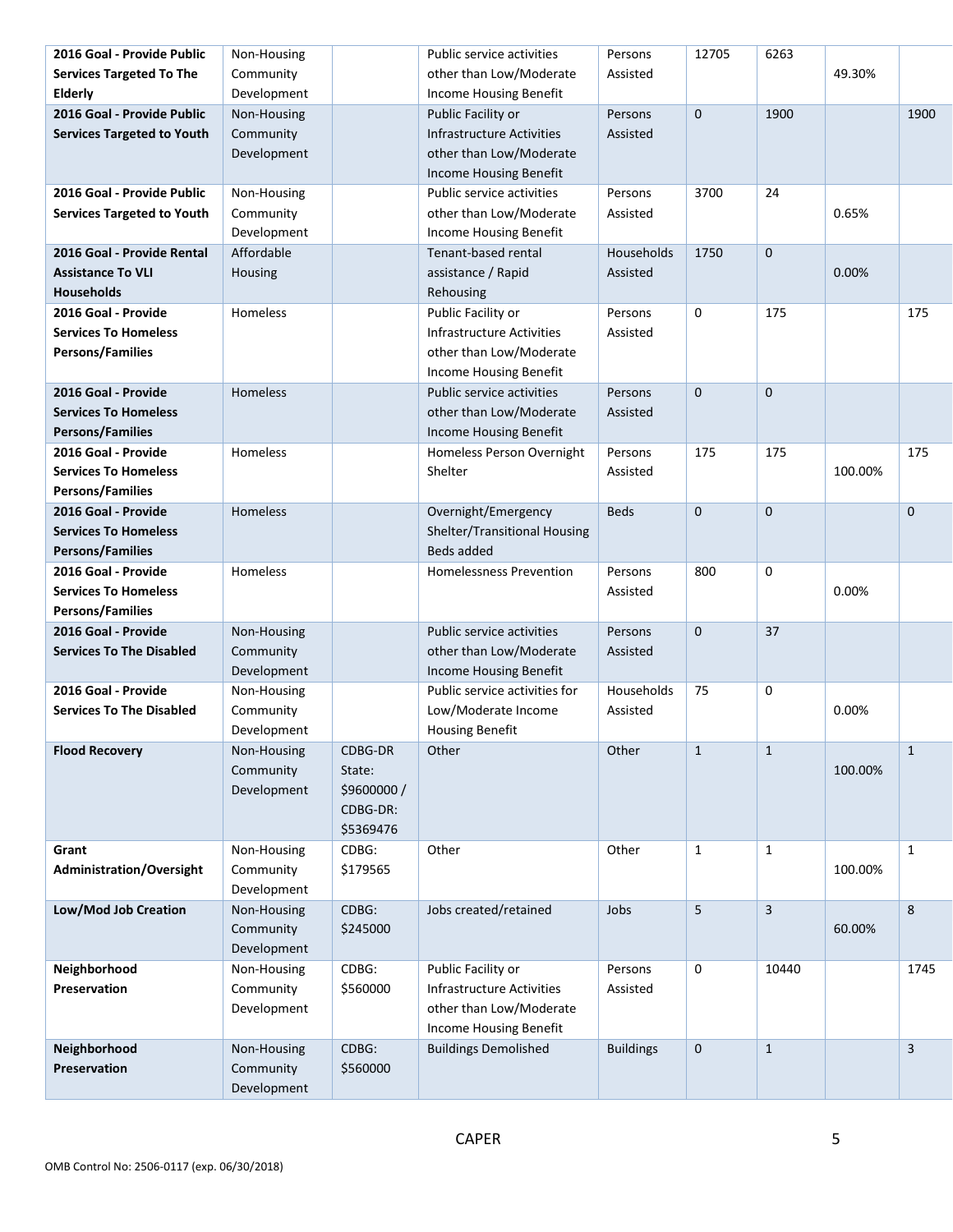| <b>Owner Occupied Housing</b>      | Affordable           | CDBG:      | <b>Homeowner Housing</b>           | Household         | 10   | 13             |         | 10   |
|------------------------------------|----------------------|------------|------------------------------------|-------------------|------|----------------|---------|------|
| <b>Rehabilitation</b>              | Housing              | \$95000    | Rehabilitated                      | <b>Housing</b>    |      |                | 130.00% |      |
|                                    |                      |            |                                    | Unit              |      |                |         |      |
| <b>Provide Assistance To First</b> | Affordable           | CDBG:      | <b>Direct Financial Assistance</b> | <b>Households</b> | 5    | $\overline{2}$ |         | 5    |
| <b>Time Home Buyers</b>            | <b>Housing</b>       | \$50000    | to Homebuyers                      | Assisted          |      |                | 40.00%  |      |
| <b>Provide Housing Services</b>    | Affordable           | CDBG:      | <b>Homeowner Housing</b>           | Household         | 60   | 53             |         | 60   |
| To The Elderly                     | <b>Housing</b>       | \$18000    | Rehabilitated                      | <b>Housing</b>    |      |                | 88.33%  |      |
|                                    |                      |            |                                    | Unit              |      |                |         |      |
| <b>Provide Public Services</b>     | Non-Housing          | CDBG:      | Public service activities          | Persons           | 2541 | 1910           |         | 3949 |
| <b>Targeted To The Elderly</b>     | Community            | \$66500    | other than Low/Moderate            | Assisted          |      |                | 75.17%  |      |
|                                    | Development          |            | <b>Income Housing Benefit</b>      |                   |      |                |         |      |
| <b>Provide Public Services</b>     | Non-Housing          | CDBG:      | Public service activities          | Persons           | 740  | 485            |         | 3295 |
| <b>Targeted to Youth</b>           | Community            | \$48500    | other than Low/Moderate            | Assisted          |      |                | 65.54%  |      |
|                                    | Development          |            | Income Housing Benefit             |                   |      |                |         |      |
| <b>Provide Rental Assistance</b>   | Affordable           | Section 8: | Tenant-based rental                | <b>Households</b> | 350  | 326            |         | 375  |
| <b>To VLI Households</b>           | <b>Housing</b>       | \$1320000  | assistance / Rapid                 | Assisted          |      |                | 93.14%  |      |
|                                    |                      |            | Rehousing                          |                   |      |                |         |      |
| <b>Provide Services To</b>         | Homeless             | CDBG:      | Public service activities          | Persons           | 16   | 16             |         | 12   |
| <b>Homeless Persons/Families</b>   |                      | \$20000    | other than Low/Moderate            | Assisted          |      |                | 100.00% |      |
|                                    |                      |            | <b>Income Housing Benefit</b>      |                   |      |                |         |      |
| <b>Provide Services To The</b>     | Non-Homeless         | CDBG:      | Public service activities          | Persons           | 15   | 36             |         | 68   |
| <b>Disabled</b>                    | <b>Special Needs</b> | \$7000     | other than Low/Moderate            | Assisted          |      |                | 240.00% |      |
|                                    |                      |            | <b>Income Housing Benefit</b>      |                   |      |                |         |      |

**Table 1 - Accomplishments – Program Year & Strategic Plan to Date**

## **Assess how the jurisdiction's use of funds, particularly CDBG, addresses the priorities and specific objectives identified in the plan, giving special attention to the highest priority activities identified.**

The town is on track to meet the 5 years goals for most activities. Final accomplishment data for several economic development, public service, and housing activities was not received and entered into IDIS until shortly after the close of the the first year reporting period. This data will be included in the FFY 2017 report.

Expenses for both the Housing Choice Voucher program and the CDBG-DR program are not tracked through the IDIS reporting system.

The Housing Choice Voucher program is the sole funding source for providing rental assistance to low and very-low income persons. Reporting on the Voucher program is accomplished electronically through HUD's Real Estate Assessment Center (REAC). During the program year, the number of persons assisted declined due to a larger than normal number of persons leaving the program for a variety of reasons. Approximately 60% of the persons leased under the program are either elderly or disabled. As participants die, relocate to congregate care facilities, or are terminated for failure of program family obligations, the amount of time it takes to replace the leased unit has been increased significantly. This increase is directly related to a lack of funding for staffing resulting from HUD's pro-rating (roughly 80% of the regulatory formula) of administrative fees paid to the town for much of the past decade. This reduction of critical administrative funding has limited the town's ability to maintain adequate staffing levels or invest in software that would make the program's day to day activities more efficient and cost effective.

The CDBG-DR program is the primary funding source for addressing the impacts of the 2011 flood event that created widespread damage in several neighborhoods within the town. Accomplishments for the CDBG-DR program are reported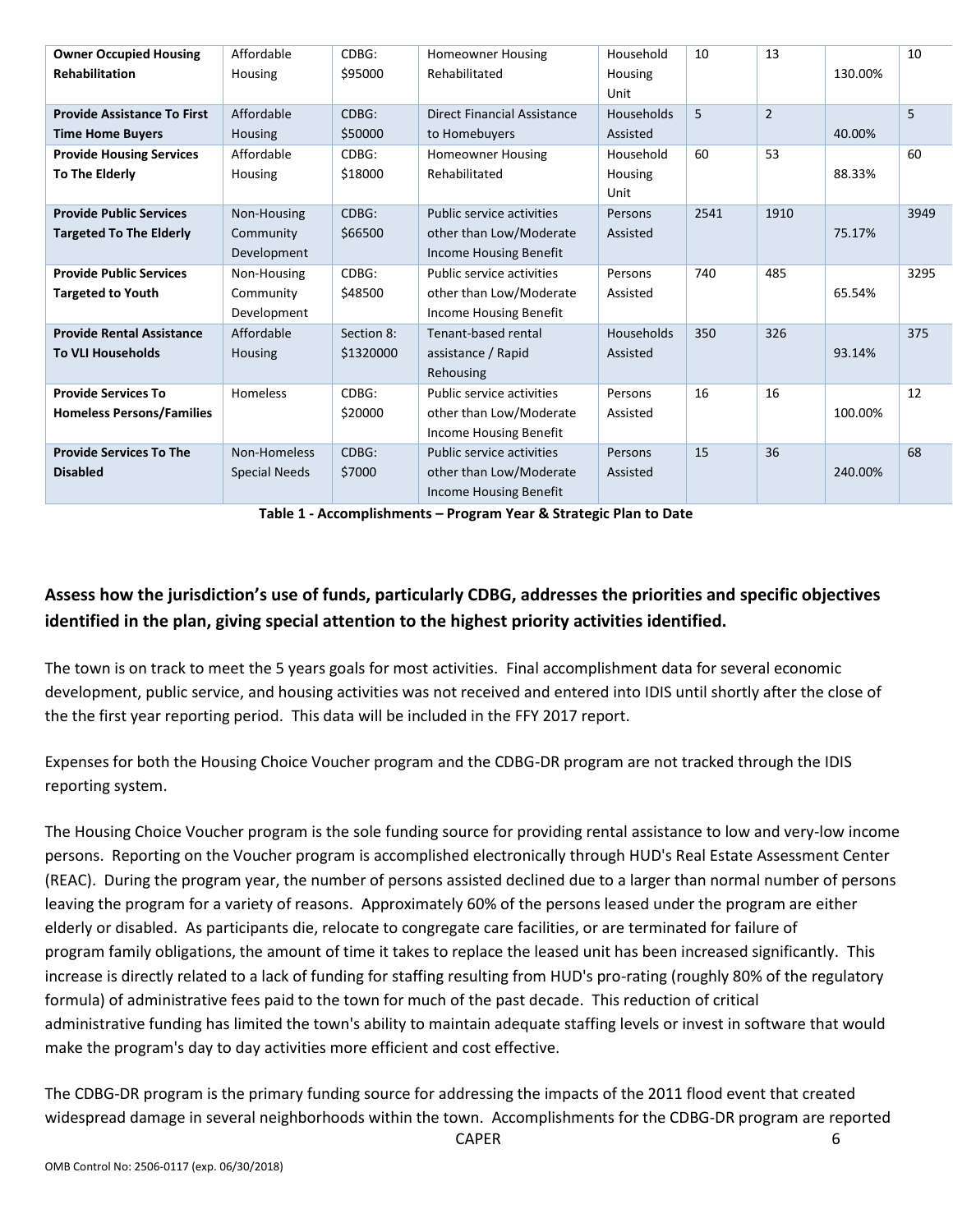through HUD's Disaster Recovery Grant Reporting System (DRGRS). The town has expended approximately 64% of this \$10,137,818 grant award and expects to expend roughly 80% of the grant before the end of the 2018 construction season.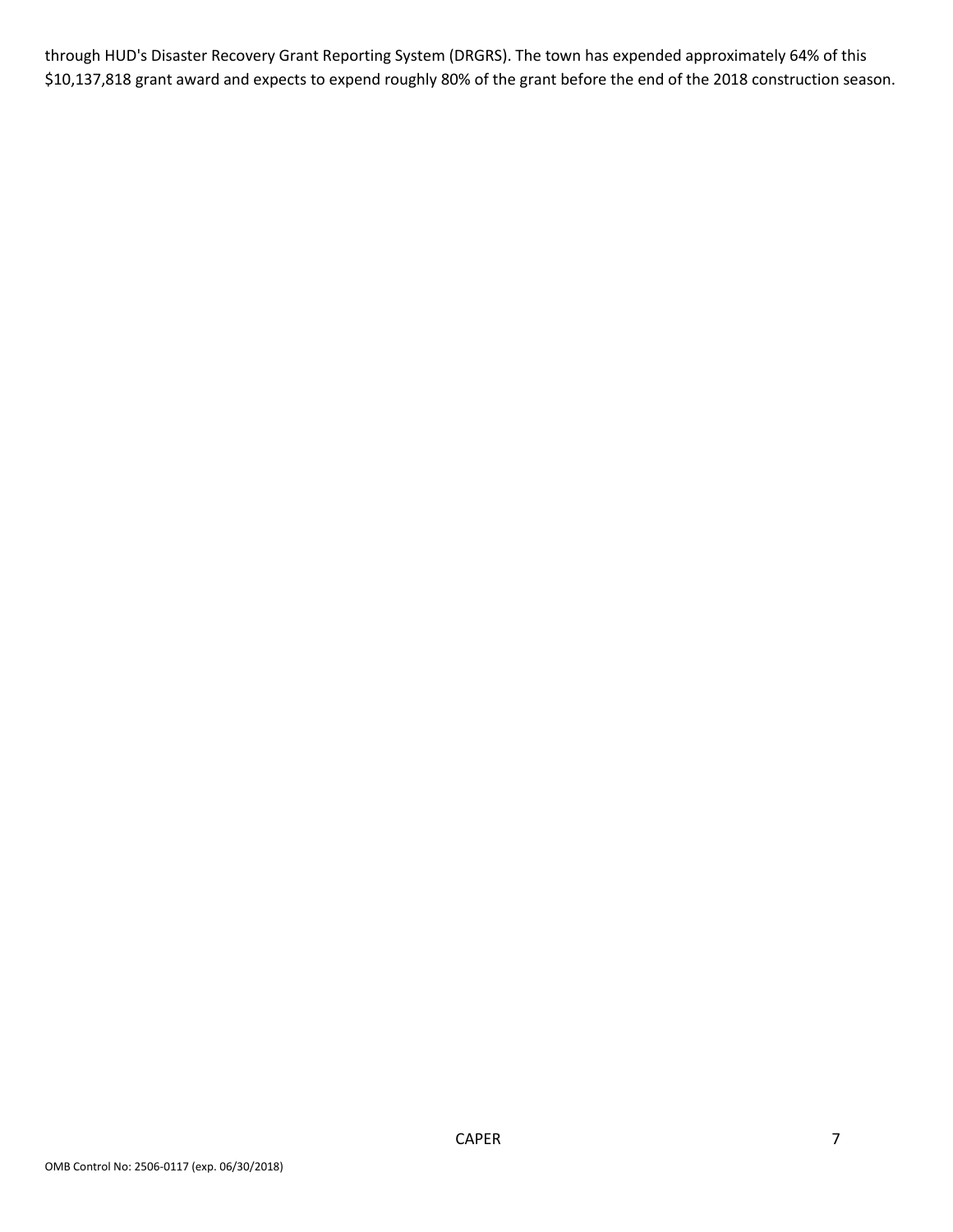## **CR-10 - Racial and Ethnic composition of families assisted**

**Describe the families assisted (including the racial and ethnic status of families assisted). 91.520(a)** 

|                                           | <b>CDBG</b> |
|-------------------------------------------|-------------|
| White                                     | 8,041       |
| <b>Black or African American</b>          | 841         |
| Asian                                     | 197         |
| American Indian or American Native        | 69          |
| Native Hawaiian or Other Pacific Islander | 11          |
| <b>Total</b>                              | 9,159       |
| Hispanic                                  | 81          |
| Not Hispanic                              | 9,078       |

**Table 2 – Table of assistance to racial and ethnic populations by source of funds**

### **Narrative**

The chart lsited above identifies beneficiaries by race and ethnicity.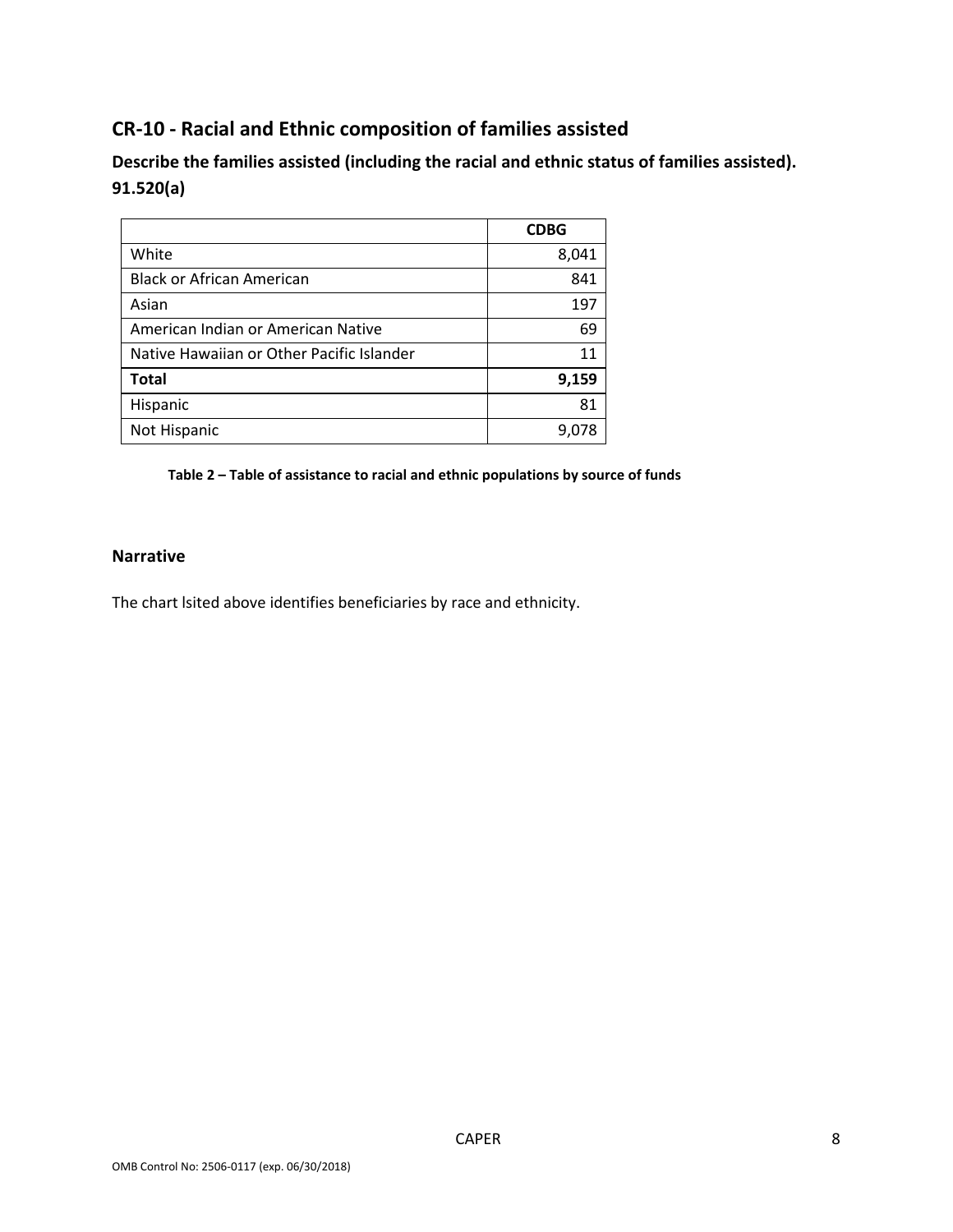## **CR-15 - Resources and Investments 91.520(a)**

| <b>Source of Funds</b> | <b>Source</b> | <b>Resources Made</b> | <b>Amount Expended</b>     |
|------------------------|---------------|-----------------------|----------------------------|
|                        |               | <b>Available</b>      | <b>During Program Year</b> |
| <b>CDBG</b>            | <b>CDBG</b>   | 1,301,095             | 1,434,276                  |
| <b>HOME</b>            | <b>HOME</b>   |                       |                            |
| <b>HOPWA</b>           | <b>HOPWA</b>  |                       |                            |
| <b>ESG</b>             | <b>ESG</b>    |                       |                            |
| Section 8              | Section 8     | 1,320,000             | 1,523,241                  |
| Other                  | Other         | 14,969,476            | 769,052                    |

#### **Identify the resources made available**

**Table 3 - Resources Made Available**

#### **Narrative**

The primary financial resources available during the program year included the FFY 2016 CDBG annual grant, remaining prior year CDBG funds, Housing Choice Voucher funds, CDBG-DR funding, and NY Rising funding from New York State.

The figure shown as expended for the Section 8 program includes \$1,278,265 in Housing Assitance payments and \$244,976 in administrative expenses. The figure shown as "Other" represents expenses paid through the town's CDBG-DR grant.

### **Identify the geographic distribution and location of investments**

| <b>Target Area</b>         | <b>Planned</b><br>Percentage of<br><b>Allocation</b> | Actual<br>Percentage of<br><b>Allocation</b> | <b>Narrative Description</b> |
|----------------------------|------------------------------------------------------|----------------------------------------------|------------------------------|
| CDBG eligible Low/Mod      |                                                      |                                              | CDBG eligible Low/Mod        |
| CensusTract Block Group or |                                                      |                                              | CensusTract Block Group or   |
| Service Area               | 50                                                   | 46                                           | Service Area                 |
|                            |                                                      |                                              | Geographic area includes the |
| Townwide                   | 50                                                   | 54                                           | entire town.                 |

**Table 4 – Identify the geographic distribution and location of investments**

### **Narrative**

First Time Home Buyer and Home Improvement program funds may be utilized anywhere in the town. Infrastructure projects are limited to eligible CDBG service areas.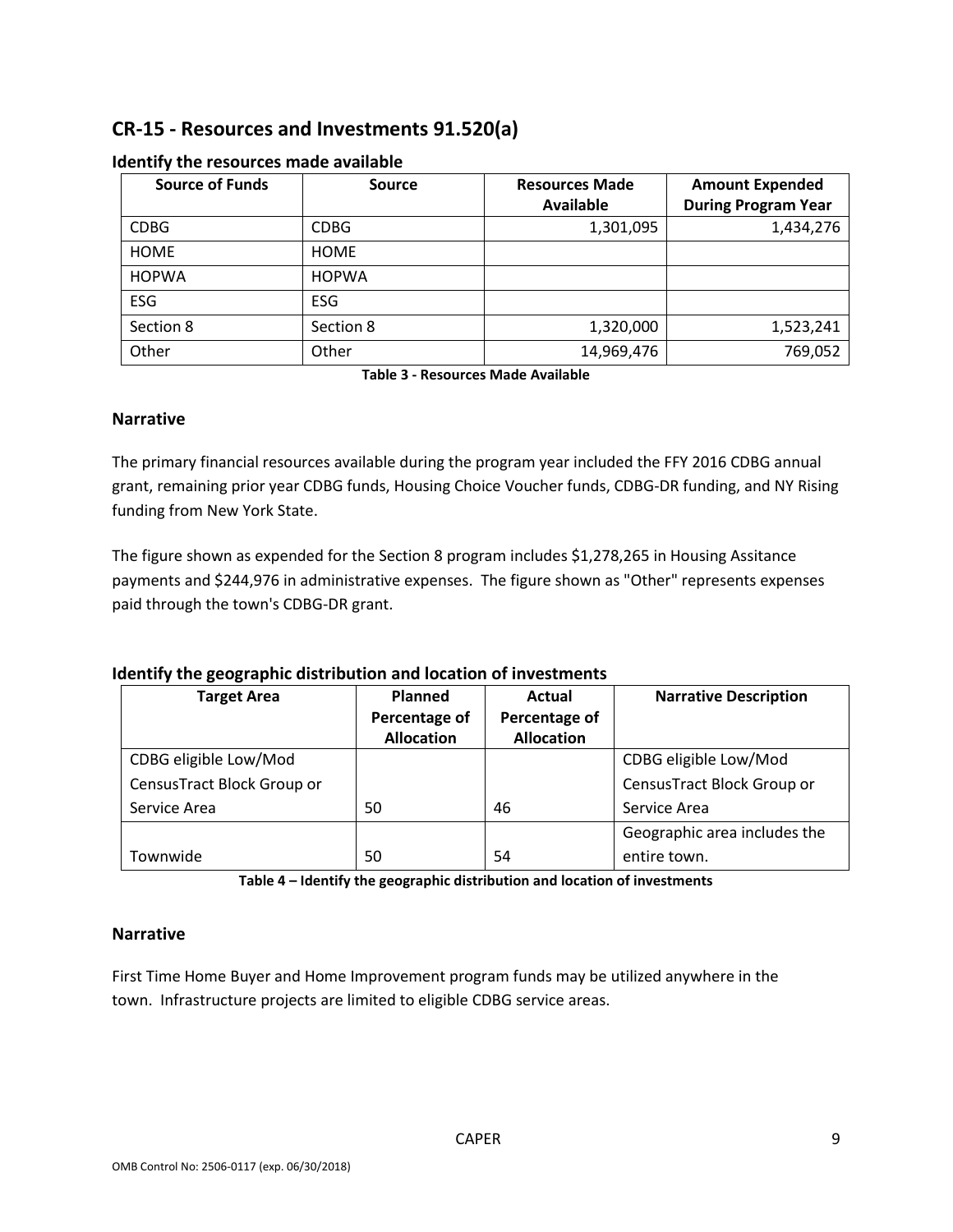### **Leveraging**

**Explain how federal funds leveraged additional resources (private, state and local funds), including a description of how matching requirements were satisfied, as well as how any publicly owned land or property located within the jurisdiction that were used to address the needs identified in the plan.**

In FFY 2016, the First Time Home Buyer program leverage \$16.36 for each CDBG dollar expended. The Economic Development loan programs leveraged \$5.90 for each CDBG dollar expended.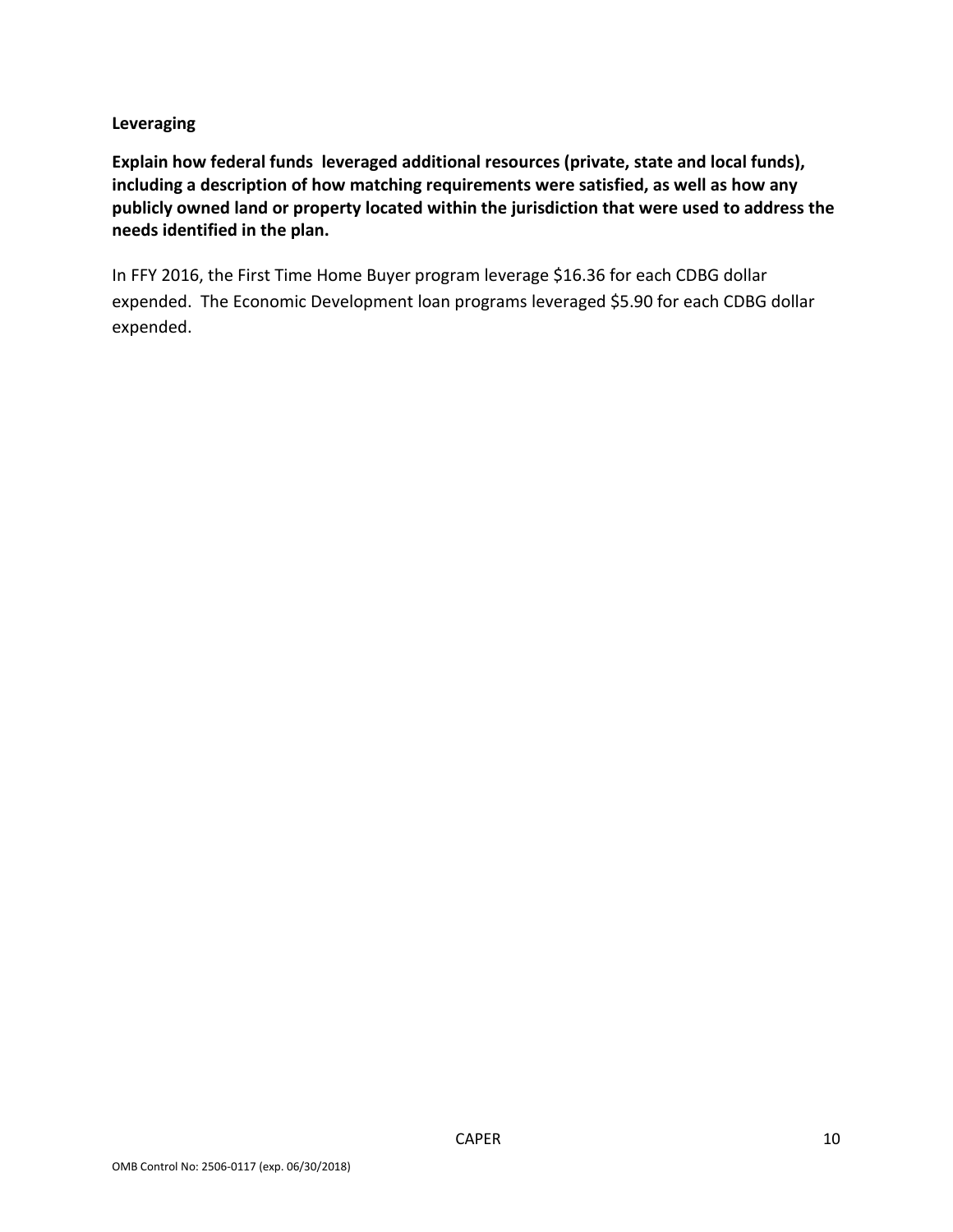## **CR-20 - Affordable Housing 91.520(b)**

**Evaluation of the jurisdiction's progress in providing affordable housing, including the number and types of families served, the number of extremely low-income, low-income, moderate-income, and middle-income persons served.**

|                                          | <b>One-Year Goal</b> | Actual |
|------------------------------------------|----------------------|--------|
| Number of Homeless households to be      |                      |        |
| provided affordable housing units        | 150                  | 150    |
| Number of Non-Homeless households to be  |                      |        |
| provided affordable housing units        | 365                  | 326    |
| Number of Special-Needs households to be |                      |        |
| provided affordable housing units        | 60                   | 60     |
| <b>Total</b>                             | 575                  | 536    |

**Table 5 – Number of Households**

|                                        | <b>One-Year Goal</b> | Actual |
|----------------------------------------|----------------------|--------|
| Number of households supported through |                      |        |
| <b>Rental Assistance</b>               | 375                  | 326    |
| Number of households supported through |                      |        |
| The Production of New Units            | 0                    |        |
| Number of households supported through |                      |        |
| <b>Rehab of Existing Units</b>         | 70                   | 81     |
| Number of households supported through |                      |        |
| <b>Acquisition of Existing Units</b>   | 5                    |        |
| <b>Total</b>                           | 450                  |        |

**Table 6 – Number of Households Supported**

### **Discuss the difference between goals and outcomes and problems encountered in meeting these goals.**

The Home Improvement Program progress that was somewhat constrained in the previous program year by the loss of a staff person is now back on track. Housing Choice Voucher program leasing rates were lower due to HUDs continued pro-ration of administrative fees owed to PHAs which has reduced staff levels. For much of the past decade, the town's HA has only been receiving roughly 80% of earned administrative fees calculated by the terms of the original agreements which reference payment under the "Column A" formula. The chronic withholding of earned adminsitrative fees has limited efforts to fill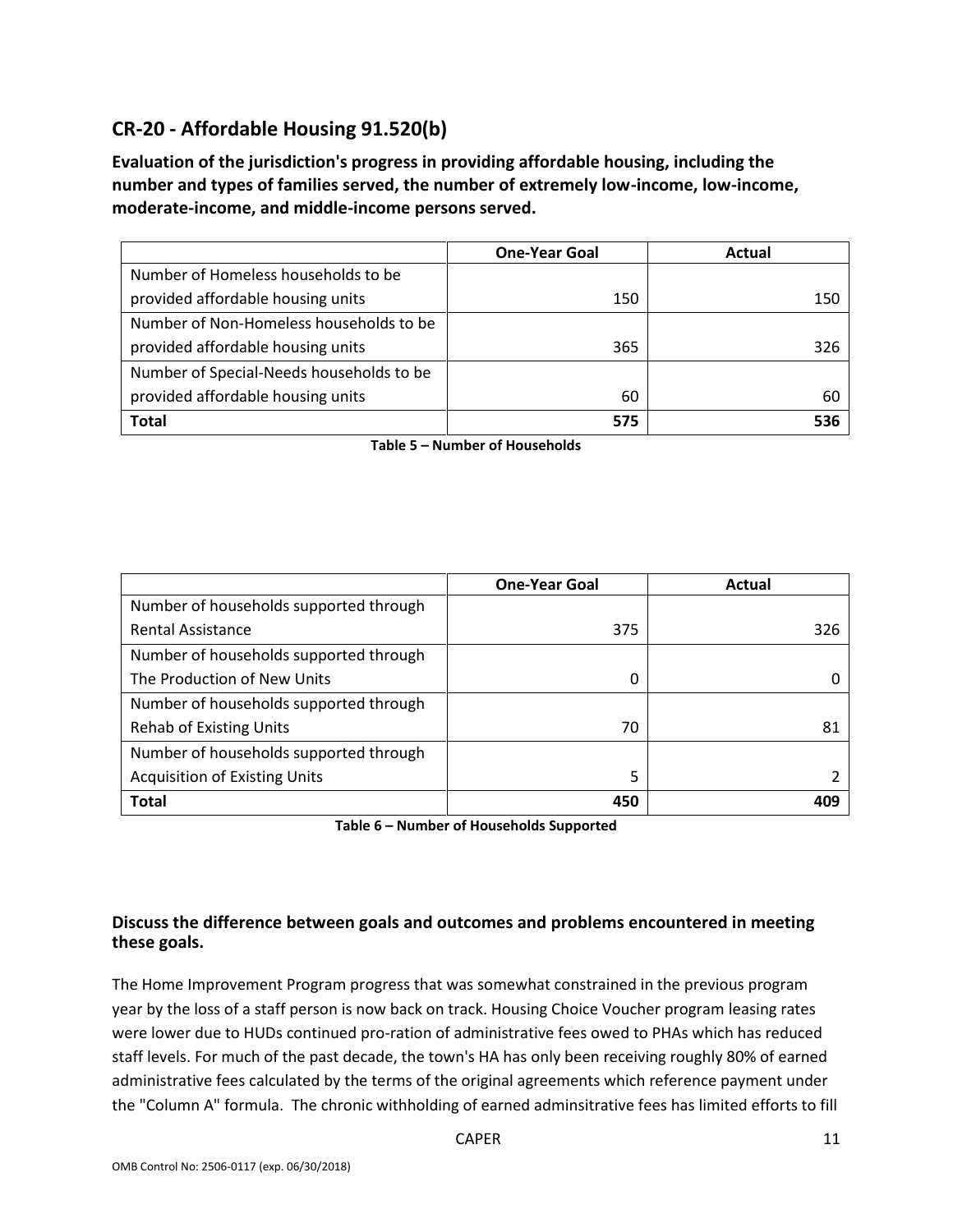key vacancies and upgrade software capabilites that would ultimatley reduce operating costs for items such as printing and postage and would reduce the amount of time that staff has to expend responding to verbal requests for updates on waiting list status.

#### **Discuss how these outcomes will impact future annual action plans.**

No changes are planned based upon current reporting data.

#### **Include the number of extremely low-income, low-income, and moderate-income persons served by each activity where information on income by family size is required to determine the eligibility of the activity.**

| <b>Number of Households Served</b> | <b>CDBG Actual</b> | <b>HOME Actual</b> |
|------------------------------------|--------------------|--------------------|
| <b>Extremely Low-income</b>        |                    |                    |
| Low-income                         |                    |                    |
| Moderate-income                    |                    |                    |
| Total                              | 10                 |                    |

**Table 7 – Number of Households Served**

#### **Narrative Information**

The results listed above are only for the First Time Home Buyer program.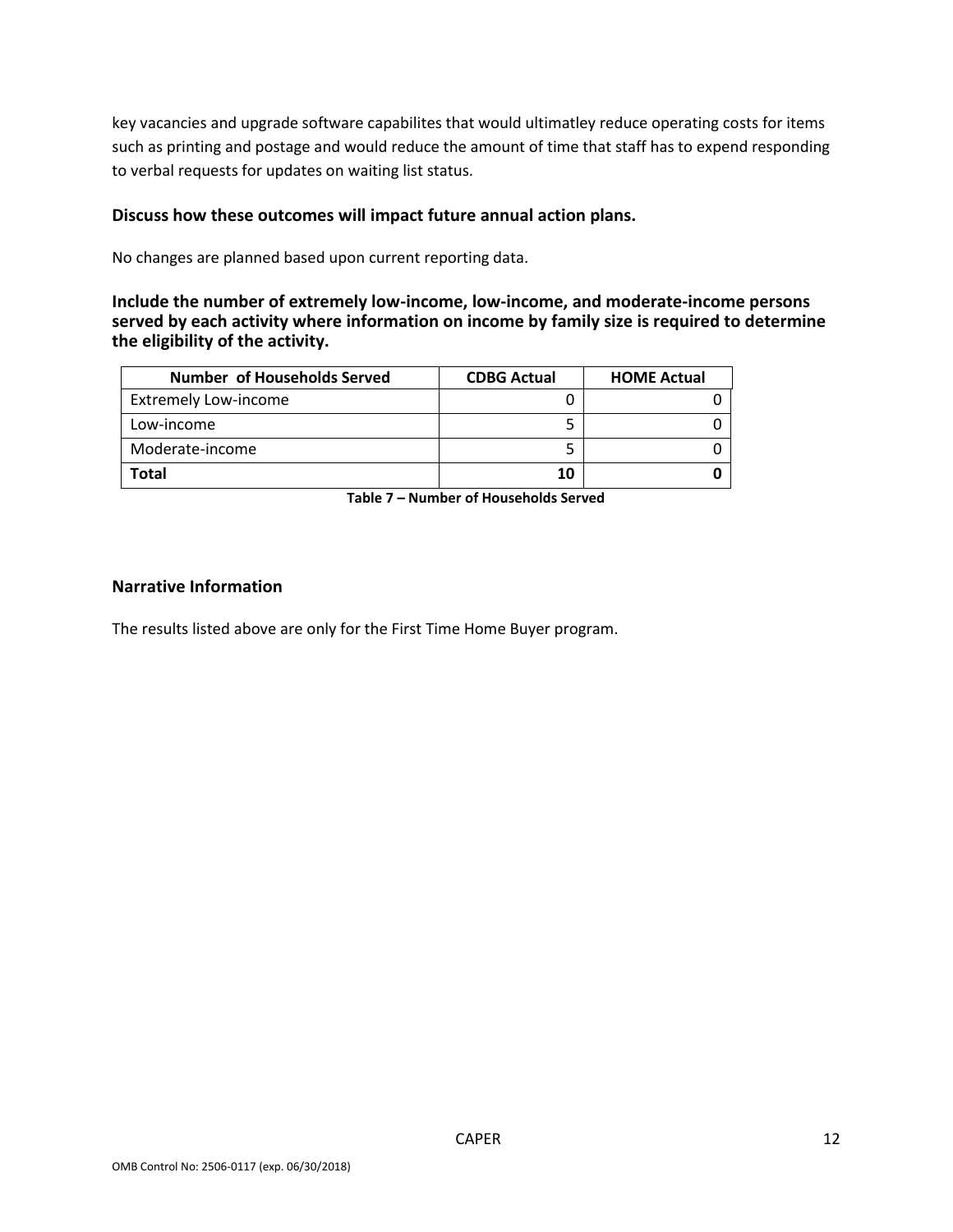## **CR-25 - Homeless and Other Special Needs 91.220(d, e); 91.320(d, e); 91.520(c)**

**Evaluate the jurisdiction's progress in meeting its specific objectives for reducing and ending homelessness through:**

## **Reaching out to homeless persons (especially unsheltered persons) and assessing their individual needs**

The Town of Union does not receive ESG funding. The town is a member of the regional Continuum of Care.

### **Addressing the emergency shelter and transitional housing needs of homeless persons**

Although the town does not receive ESG funds directly it has provided operational support for a teen transitional housing program through Catholic Charities. The town has also funded a number of capital improvements at a local shelter for victims of domestic violence utilizing CDBG funding

**Helping low-income individuals and families avoid becoming homeless, especially extremely low-income individuals and families and those who are: likely to become homeless after being discharged from publicly funded institutions and systems of care (such as health care facilities, mental health facilities, foster care and other youth facilities, and corrections programs and institutions); and, receiving assistance from public or private agencies that address housing, health, social services, employment, education, or youth needs**

The Town of Union does not receive ESG funding. These activities are accomplished through NY-511 Binghamton/Union Town/Broome, Otsego, Chenango Counties COC2.

**Helping homeless persons (especially chronically homeless individuals and families, families with children, veterans and their families, and unaccompanied youth) make the transition to permanent housing and independent living, including shortening the period of time that individuals and families experience homelessness, facilitating access for homeless individuals and families to affordable housing units, and preventing individuals and families who were recently homeless from becoming homeless again**

The Town of Union does not receive ESG funding. These activities are accomplished through NY-511 Binghamton/Union Town/Broome, Otsego, Chenango Counties COC2.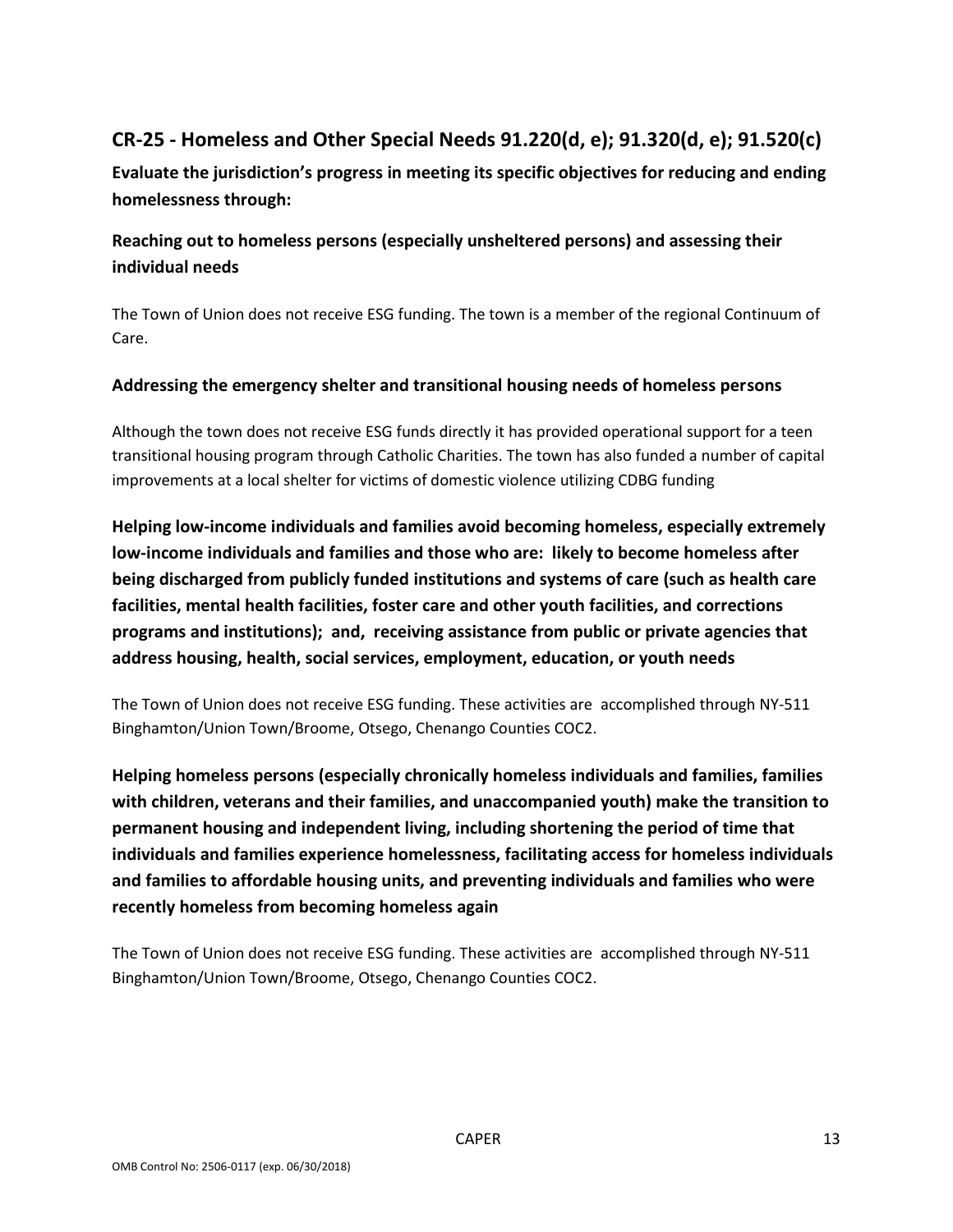## **CR-30 - Public Housing 91.220(h); 91.320(j)**

### **Actions taken to address the needs of public housing**

Does Not Apply, there is no public housing in the Town of Union. The Town's PHA (NY505) is Section 8 (Housing Voucher Program) only.

## **Actions taken to encourage public housing residents to become more involved in management and participate in homeownership**

Does Not Apply, there is no public housing in the Town of Union. The Town's PHA (NY505) is Section 8 (Housing Voucher Program) only.

### **Actions taken to provide assistance to troubled PHAs**

The Town's PHA (NY505) is Housing Choice Voucher program only and is not rated as Troubled.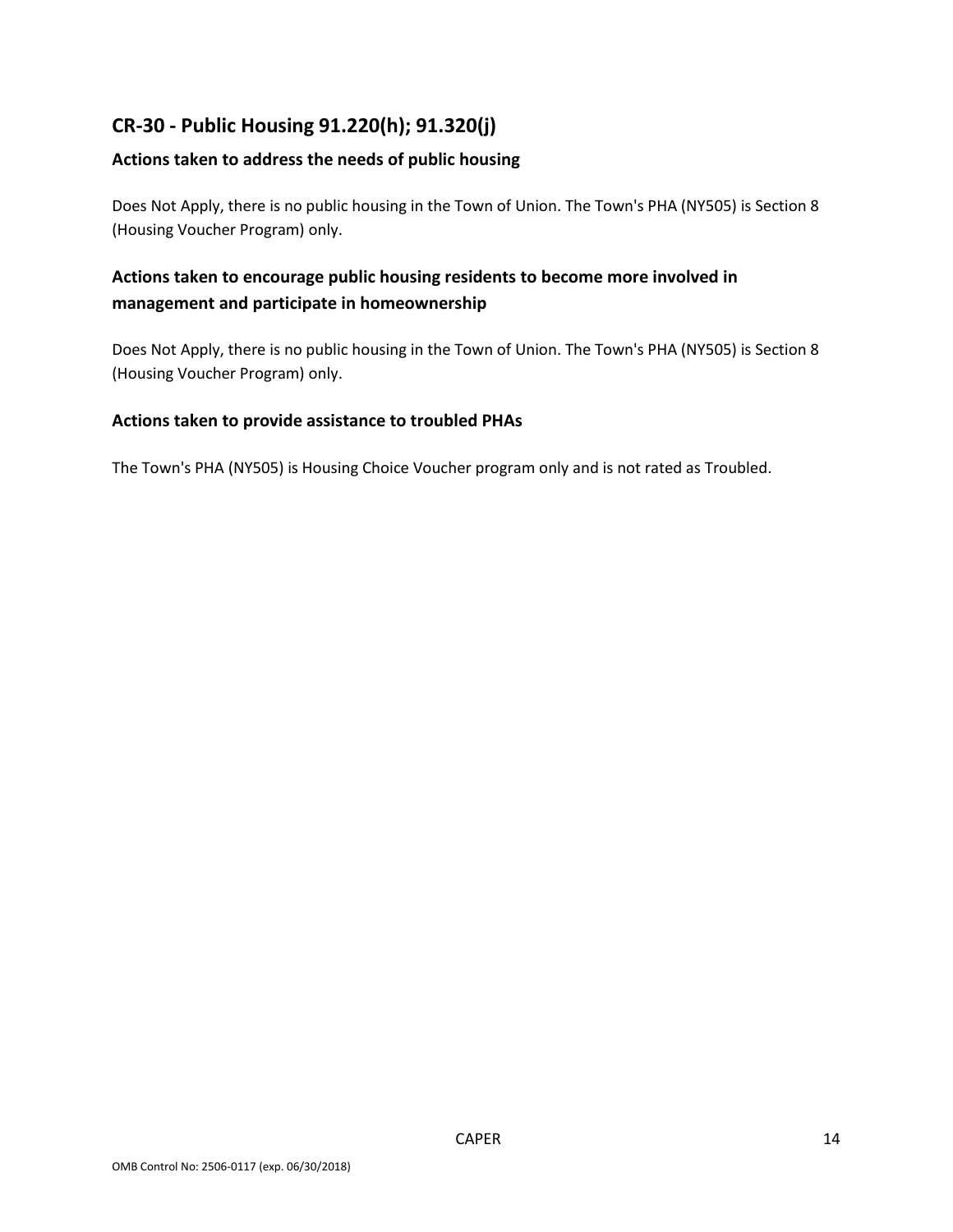## **CR-35 - Other Actions 91.220(j)-(k); 91.320(i)-(j)**

**Actions taken to remove or ameliorate the negative effects of public policies that serve as barriers to affordable housing such as land use controls, tax policies affecting land, zoning ordinances, building codes, fees and charges, growth limitations, and policies affecting the return on residential investment. 91.220 (j); 91.320 (i)**

A full update of the Analysis of Impediments (AI) was completed in October of 2014. This report included outreach to community agencies, lending institutions, and the public, as well as a thorough analysis of census data, Home Mortgage Disclosure Act (HMDA) data from banks, and local housing and land use policies.

The town did not receive any suggestions, recommendations, or complaints from the public regarding fair housing choice. Analysis of HMDA data did not indicate any impediments to fair housing choice. No federal, state, or local fair housing/human rights agencies had any open complaints on file for the Town of Union. The town has not received notice of any complaints filed since the 2014 AI update.

The Analysis of Impediments (AI) identified many programs and activities in place to further fair housing and promote affordable housing opportunities. These activities involve partnerships among the town, financial institutions, and community organizations.

The town's efforts to promote fair housing opportunities through the use of federal funding include, but are not limited to, housing rehabilitation programs, first-time homebuyer programs, public services, and neighborhood revitalization activities. These programs are aimed at assisting low and moderate-income residents with housing and related needs.

The Town of Union's Department of Planning, in its capacity as the fair housing office, conducts outreach regarding fair housing issues and affordable housing opportunities. Outreach efforts may include mailings to community groups and interested parties, media advertising, presentations to community groups, and participation in local trade shows, neighborhood town meetings, local conferences, and workshops. The AI included an analysis of the town's property tax policies and zoning ordinance, neither of which were determined to present impediments to fair housing. As part of the study, the town also examined the composition of the boards and committees that work with issues relating to housing and community development. These groups were found to consist of a diverse representation of community members.

The Town of Union continues to publicize the importance of fair housing in public service announcements, advertisements, and in flyers used as part of the Section 8 briefing package. Each year, approximately 75 Section 8 families receive such counseling. The Town of Union and the Villages of Endicott and Johnson City have taken positive steps to foster access for the disabled by extensive remodeling of public buildings and through the provision of services for people with hearing and vision disabilities.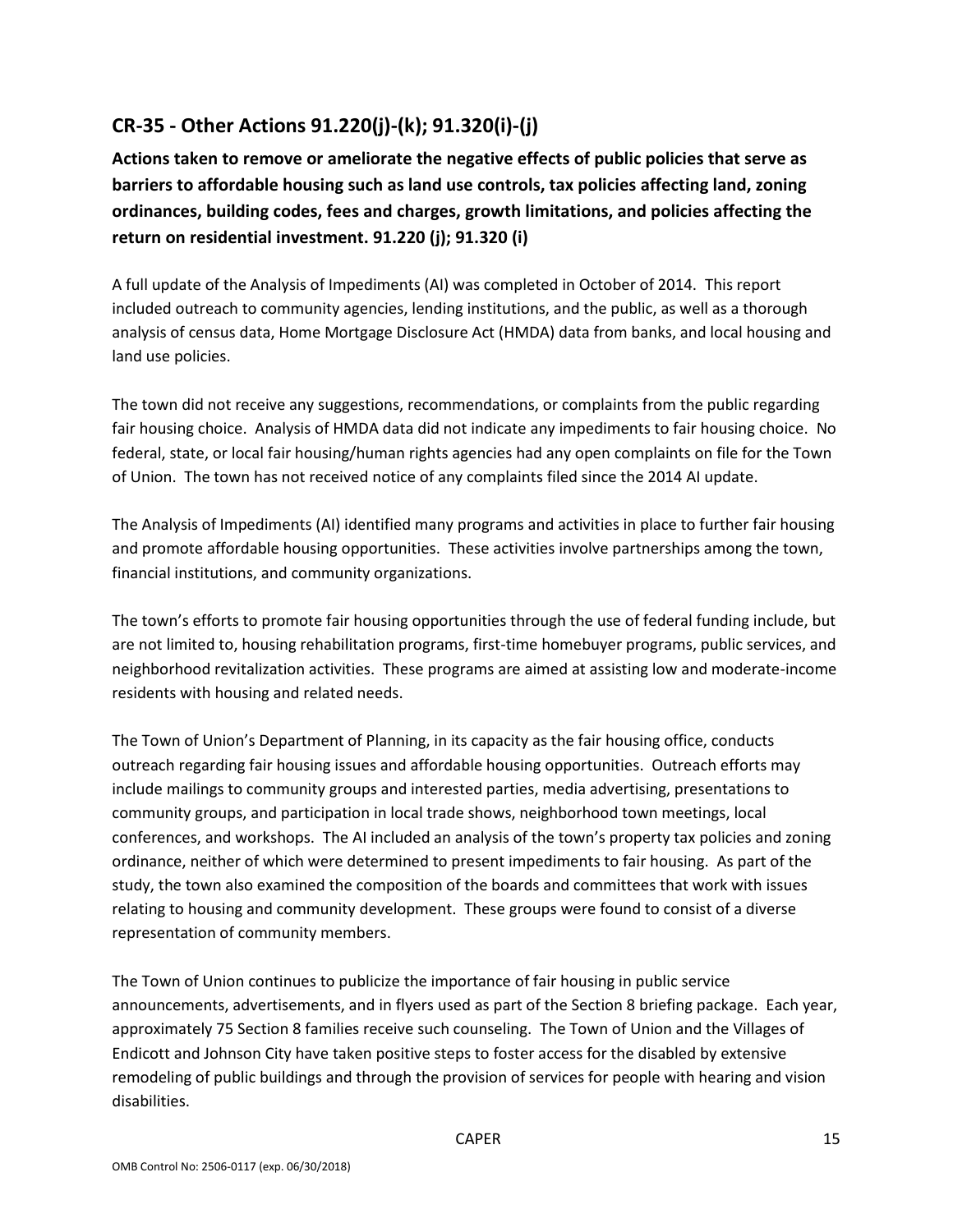While there are few actions that can realistically eliminate all barriers to affordable housing, the town is making an effort to ameliorate conditions that can prevent residents of the town from obtaining quality, affordable shelter. These include the following:

• The town will continue its efforts to initiate and adopt regulations designed to eliminate barriers to the creation of affordable housing.

• The town will continue to encourage banks to participate in the Small Business Administration's Micro-Loan Demonstration Program and will continue to try to provide financial opportunities for local developers and builders.

• Housing counseling services will continue to be provided to first time homebuyers to ensure equal access to all available units throughout the town.

### **Actions taken to address obstacles to meeting underserved needs. 91.220(k); 91.320(j)**

Some of the barriers to homeownership that were addressed in the five-year and annual action plans include poor credit histories, lack of down payment/closing cost funds, and inability to save for future repairs. The town's first time homebuyer program addresses these potential barriers by providing funds for closing costs, rehabilitation, and in some cases, subsidies to lower the purchase price of homes. The town also recognizes the importance of homeowner counseling, not solely for households with credit problems, but also for all potential homebuyers as a tool to understanding the responsibilities of homeownership. During the past fiscal year, Metro Interfaith was awarded CDBG funds to provide counseling services to participants in the town's homeownership program. Credit counseling agencies have played a vital role in special homeownership programs developed by the town. The town has also been able to minimize the impact of the national housing crisis on CDBG funded first time home buyers by not allowing the use of sub-prime mortgages.

### **Actions taken to reduce lead-based paint hazards. 91.220(k); 91.320(j)**

During the program year, hundreds of visual assessments were performed by town inspectors under the Section 8 Housing Choice Voucher, First Time Home Buyer, and Home Improvement programs. The town also distributes the pamphlet Protect Your Family From Lead In Your Home to all Section 8, Home Improvement, and First Time Home Buyer program applicants.

### **Actions taken to reduce the number of poverty-level families. 91.220(k); 91.320(j)**

All programs and priorities described within the five-year Consolidated Plan and undertaken during the past fiscal year are consistent with an overall goal to reduce poverty and to develop a viable urban community by providing decent housing, a suitable living environment, and expanded economic opportunities principally for low and very low income persons. Some specific programs that are directly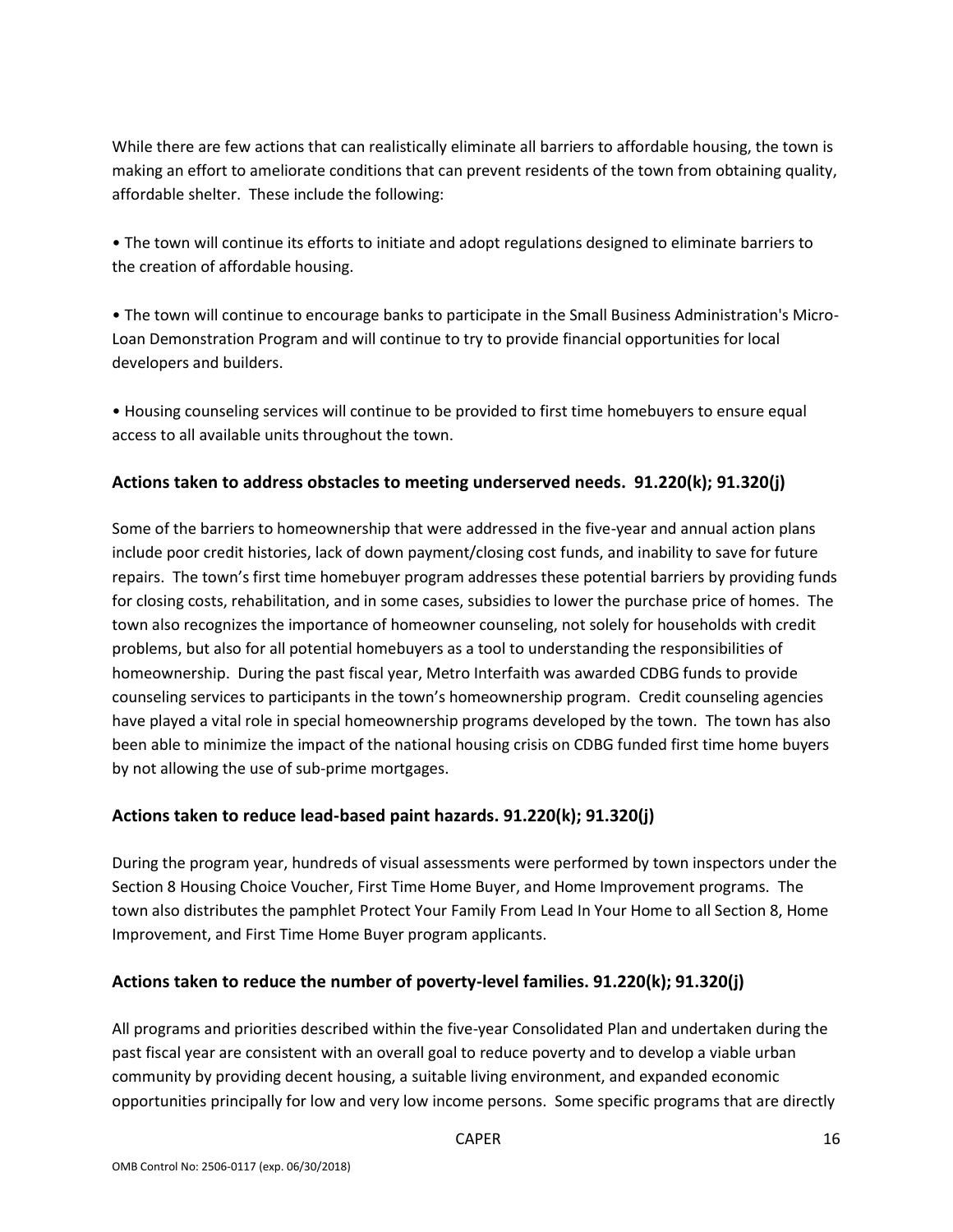aimed at reducing poverty include the following:

**a). Housing Programs:** All of the town's existing housing programs assist low and very low income persons with housing needs, including such needs as rental assistance (Section 8 Housing Choice Voucher program), housing rehabilitation (for low income owners), and first time homebuyer assistance. In addition, several housing programs (i.e. First Ward Action Council Home Repair for Seniors and North Side Villa) assist special needs low-income populations such as elderly populations.

All of the above programs help ease housing costs of low-income households.

**b). Public Service Programs:** The town dedicates a portion of its CDBG funding to support a wide variety of public service organizations. Agencies receiving these funds help meet critical needs of low and very low-income persons. This year, these services included childcare, elderly services, job counseling and employment programs, youth development, and assistance to persons with disabilities. All CDBG funded programs provide essential services that encourage self-sufficiency.

**c). Economic Development**: A primary objective of all economic development activities funded by the Town of Union through the use of CDBG funds is the retention and/or creation of jobs for low-income persons. Any CDBG assistance to businesses requires employment opportunities for low-income persons, thus serving to aid in the reduction of poverty within the community. Job creation/retention accomplishments for the past fiscal year are provided in the narrative on economic development, presented earlier in this report.

**d). Homeless Assistance:** As part of the Town of Union's efforts to reduce poverty and homelessness, the town provides financial assistance to community agencies that serve the homeless and at-risk populations through the provision of emergency and essential services as well as services aimed at reducing and preventing homelessness. The town also supported the efforts of service providers that emphasize a comprehensive approach to addressing problems associated with homelessness and poverty.

## **Actions taken to develop institutional structure. 91.220(k); 91.320(j)**

Although the Town of Union's primary means of carrying out its housing and community development plan is through the use of federal funding it receives, there also is a critical reliance on other community organizations to carry out this plan. These organizations include non-profit agencies, banks, private industry, and other levels of government, including the state.

Most of the programs outlined by the town in the five-year plan that address community needs with respect to housing, homelessness, economic development, public infrastructure, and public services are administered by the Town of Union. Programs are staffed and operated by either the Town of Union or, in some cases, non-profit community organizations that receive funding from the town. While the town is successful in the programs that it administers through federal funding, it recognizes that the needs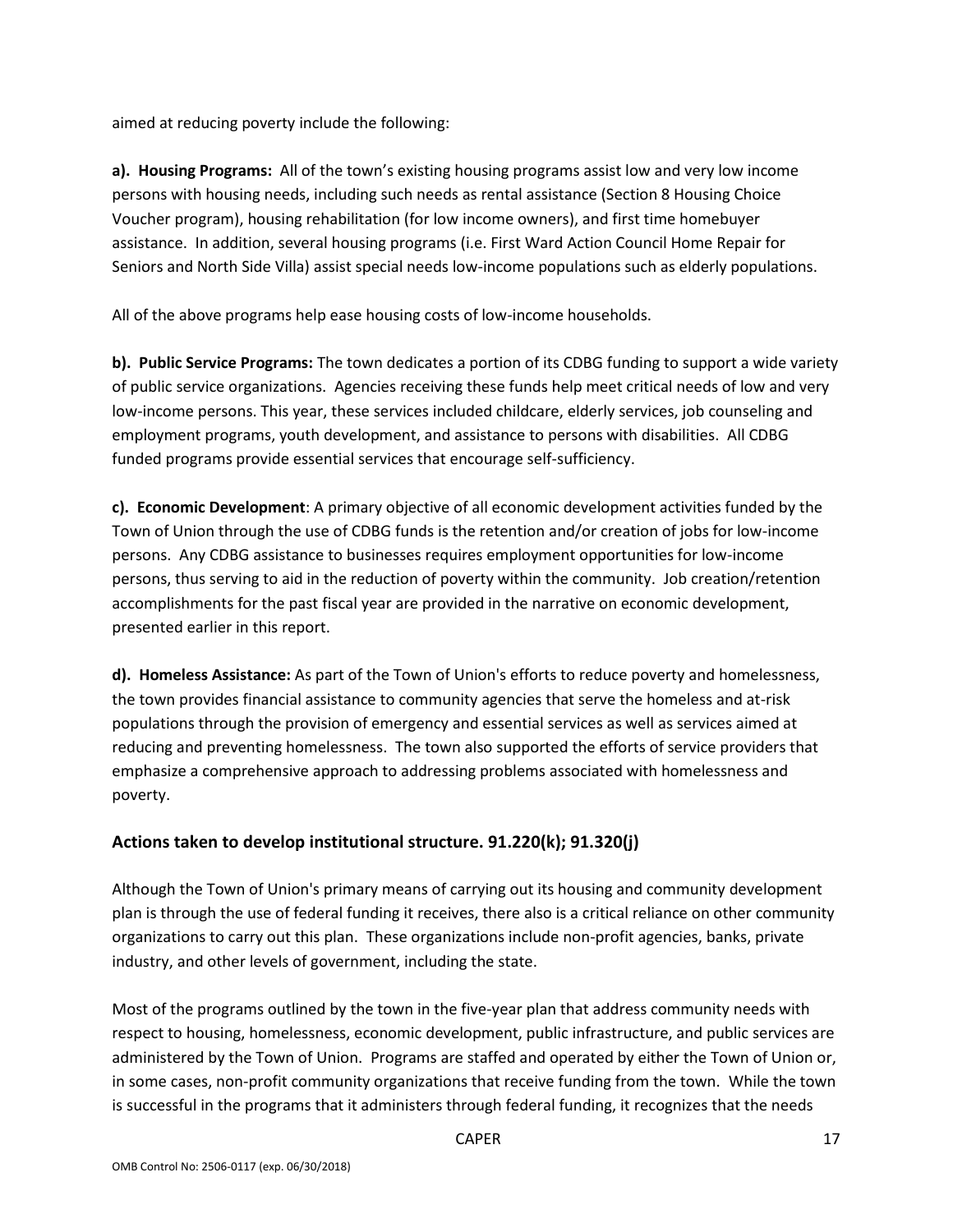within the community are greater than it can address. Therefore, many of the priorities identified in the Consolidated Plan require the commitment and assistance of other community organizations.

The Town of Union continues to enjoy well-established and productive working relationships with many community agencies, including non-profit organizations, regional and local planning agencies, the private sector, and other levels of government, including adjacent municipalities and the state. These relationships have resulted in many innovative partnerships to address community needs, several of which are mentioned in the Consolidated and Annual Plans. In addition to collaborative efforts involving the town, there have been a number of collaborative initiatives facilitated by other organizations within the community. There does not appear to be any gaps in institutional structure at this time.

## **Actions taken to enhance coordination between public and private housing and social service agencies. 91.220(k); 91.320(j)**

The town continues to collaborate with private and public housing, health, and social service agencies on an as needed basis.

## **Identify actions taken to overcome the effects of any impediments identified in the jurisdictions analysis of impediments to fair housing choice. 91.520(a)**

During the 2014 update of the town's Analysis of Impediments to Fair Housing an analysis of recent American Community Survey data and most recent Home Mortgage Disclosure Act (HMDA) reports found no impediments to fair housing choice. The lack of discrimination complaints filed locally or with New York State or the federal government suggests a lack of housing choice limitations. There were no recommendations concerning fair housing choice problems or issues provided by the service agencies or the public.

### **Actions to Address Impediments**

The Town of Union has taken a number of steps to ensure that its programs and actions are administered and advertised in a manner that encourages wide participation by all segments of the population. The town has undertaken specific housing programs to promote wider housing choice by providing financial assistance for owner occupied housing rehabilitation and mortgage assistance to purchase housing. The rehabilitation program incorporates necessary repairs to improve the housing stock and to make the units accessible to the disabled population. The rental assistance program has been administered in a manner to allow the widest choice of housing and to allow easy access to employment, education, and services.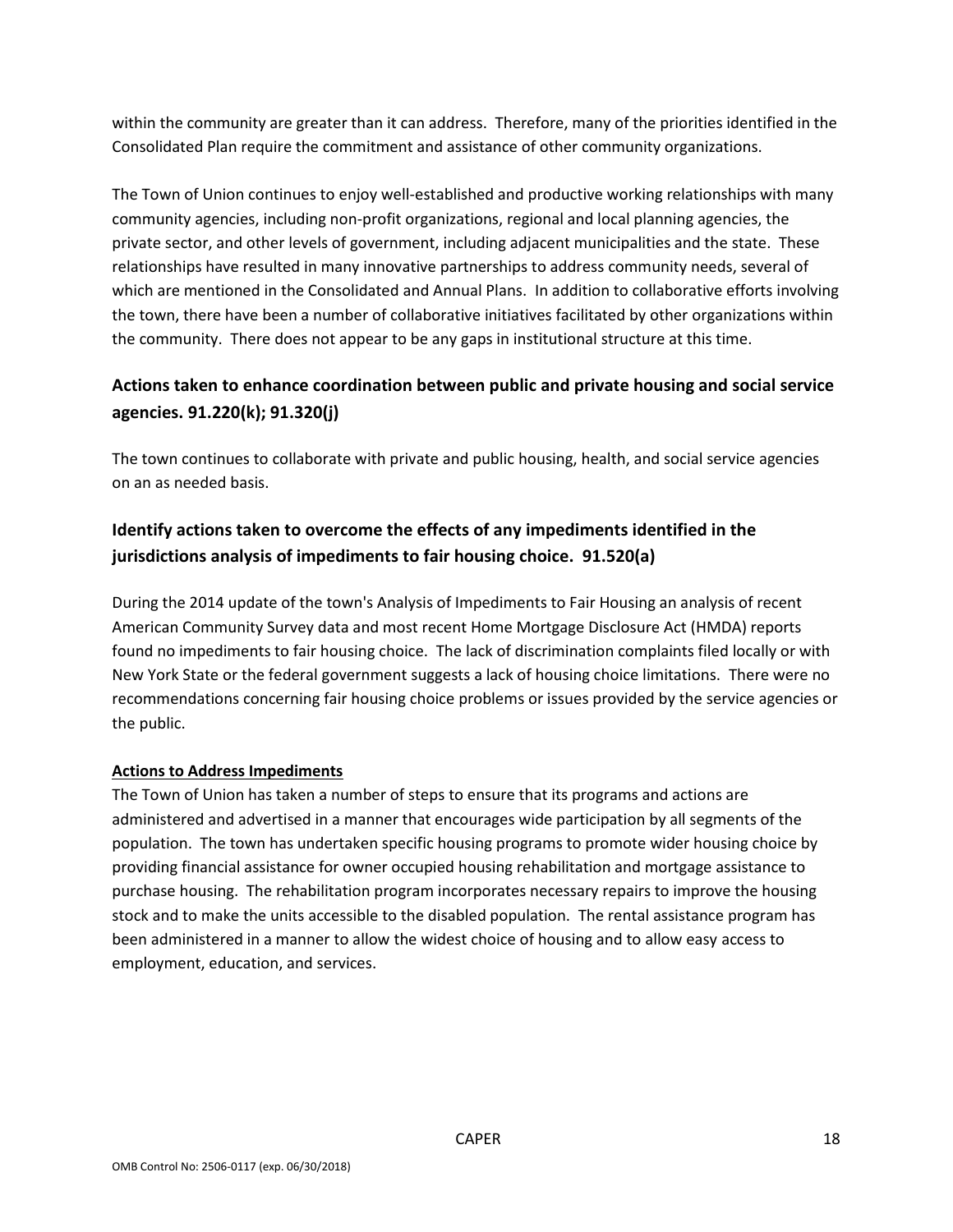## **CR-40 - Monitoring 91.220 and 91.230**

**Describe the standards and procedures used to monitor activities carried out in furtherance of the plan and used to ensure long-term compliance with requirements of the programs involved, including minority business outreach and the comprehensive planning requirements**

The Lead Agency routinely monitors program activity. After each drawdown of funds a reconciliation process involving the town Comptroller's Office takes place. A review is also completed to monitor the timeliness of expenditures requirement. The town's timeliness ratios were calculated on August 1, 2017 (1.21 Unadjusted and 1.59 Adjusted) and the town was in compliance with the Unadjusted ratio but did not meet the Adjusted ratio due to the ongoing large amount of unexpended cash in the Local Development Corporation (LDC) Revolving Loan Fund. The high level of funding in the LDC revolving loan fund is a critical issue now that HUD is testing both the Unadjusted and Adjusted balances for compliance with timeliness of expenditure requirements. The Planning Director met with the Town Board on September 6, 2017 to review the status of a number of CDBG and CDBG-DR projects and to advise the members of the new method that HUD is using when calculating timeliness compliance. The board members were advised that revisions should be made to the subrecipient agreement with the LDC that would allow the town to move funds out of the revolving loan fund to other CDBG eligible activities if it appears that the town may not meet the timeliness requirement. Reviews are also undertaken to review the 70% Low/Mod benefit requirement.

Construction activities are also monitored for compliance with Davis Bacon Act (prevailing wage) requirements. Prevailing wage rate schedules and Section 3 data collection forms in each bid package. Contractors submit certified payrolls (Form WH-347) that may be randomly supplemented with field interviews.

### **Documentation of National Objective:**

**Direct Benefit:** Subrecipients are asked if and how client income is verified. The subrecipient is asked to show documentation, such as a W-2 form or pay stub, from a randomly selected client. Proof of eligibility for other programs, such as reduced and free school lunches, that have income levels at or below that of CDBG, are also accepted.

**Limited Clientele:** The client is qualified by "Presumed Benefit" if they are abused children, battered spouses, elderly, homeless, illiterate adults, persons living with AIDS, disabled adults, or migrant farm workers. Subrecipients are asked to show proof that the client is in one of these groups.

**Area Benefit:** The activity benefits all the residents of an area that is primarily residential and where at least 51 percent of the residents are of low to moderate income. This is determined by use of Census data prior to the site-monitoring visit.

**Record Keeping:** The subrecipient is asked if financial and activity records are kept in an automated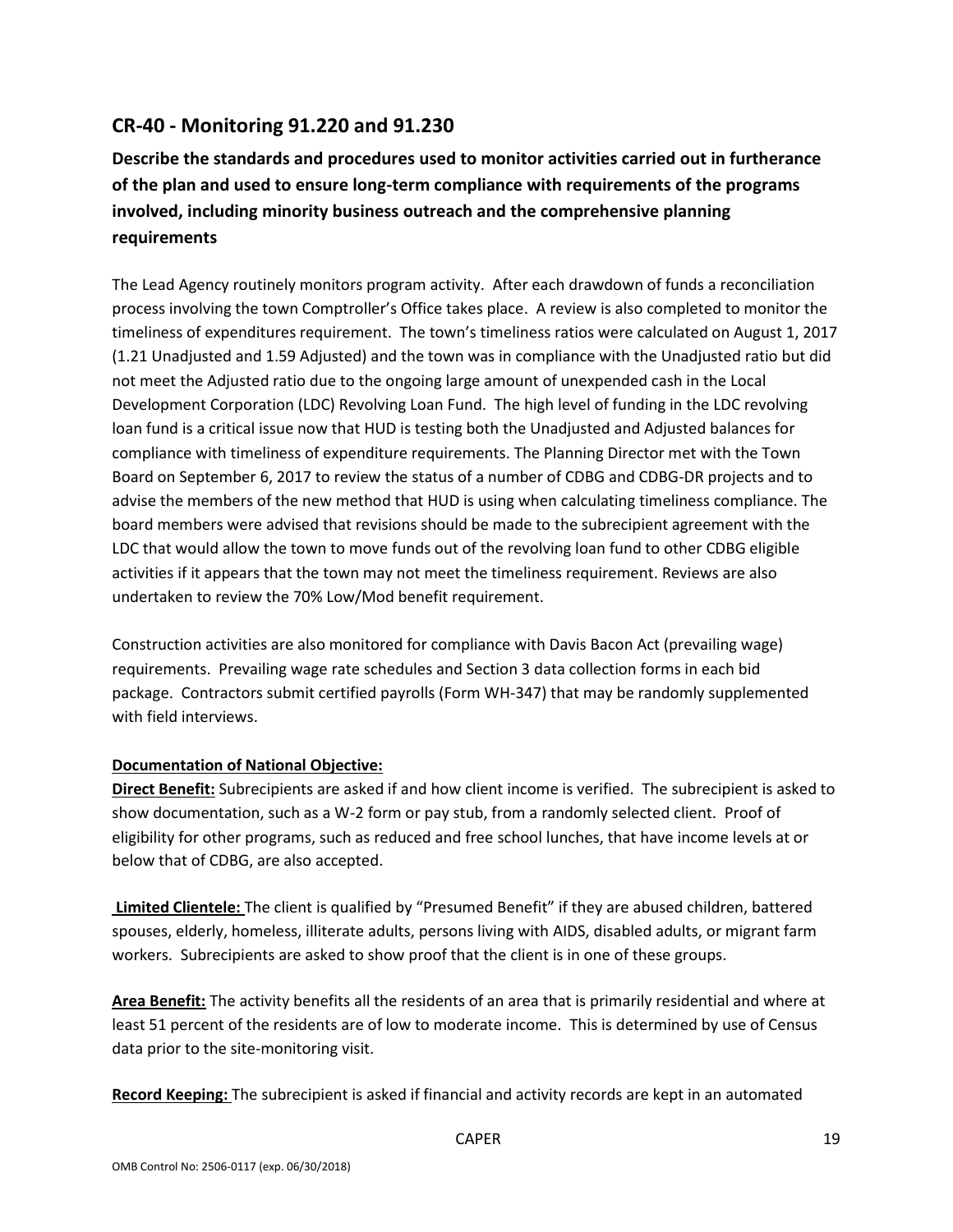information system. They are asked what files, datasets, or software are used. If the records are maintained on paper, they are asked if the records are readily available and arranged in a logical order. The subrecipients are asked how long records are kept.

**Financial Management:** The subrecipient is asked if a separate budget or line item is kept for CDBG funds. A randomly selected financial report submitted with the payment request is reviewed prior to the site visit. The subrecipient is asked to show invoices, receipts, time sheets, etc. to support the report.

**Procurement:** Durable goods purchased with CDBG funds are observed to determine if the items delivered correspond to purchase orders or invoices. When reviewing purchase orders, checks, etc. it is determined if signatures are from authorized officials.

## **Citizen Participation Plan 91.105(d); 91.115(d)**

## **Describe the efforts to provide citizens with reasonable notice and an opportunity to comment on performance reports**.

A notice was published in the local newspaper (Press & Sun Bulletin) on Monday, November 27th announcing the availability of the CAPER on December 4th for public comment. The notice provided the required minimum 15-day comment period. A public notice was also posted on the Town of Union web page (www.townofunion.com). The notice included a link to the report. The public was also provided with an opportunity to comment at the December 20, 2017 Town Board meeting during the Hearing of Visitors portion of the agenda. No comments were received at the Town Board meeting prior to the approval of the report.

## **CR-45 - CDBG 91.520(c)**

## **Specify the nature of, and reasons for, any changes in the jurisdiction's program objectives and indications of how the jurisdiction would change its programs as a result of its experiences.**

The town has not made any major changes in program objectives during the past fiscal year nor are any significant changes proposed at this time.